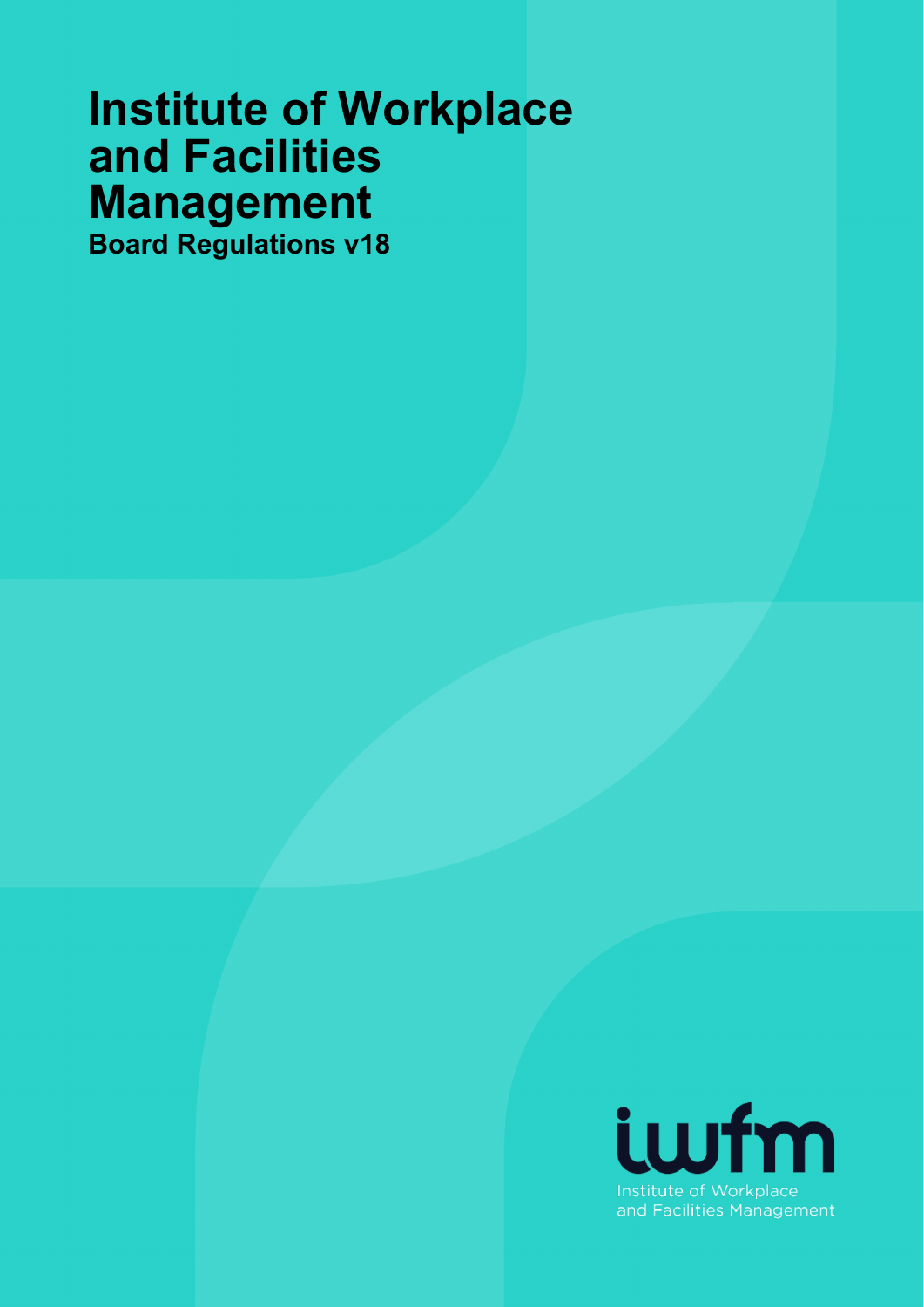### **Contents**

| Please note, this document is an interim document, whilst the Institutes reviews and rewrites its<br>Board Regulations. Anything not covered within the contents of this document, will be referred to |  |
|--------------------------------------------------------------------------------------------------------------------------------------------------------------------------------------------------------|--|
|                                                                                                                                                                                                        |  |
|                                                                                                                                                                                                        |  |
|                                                                                                                                                                                                        |  |
|                                                                                                                                                                                                        |  |
|                                                                                                                                                                                                        |  |
| 5                                                                                                                                                                                                      |  |
|                                                                                                                                                                                                        |  |
| 5.2 CONSTITUTION AND ETHICS COMMITTEE - TERMS OF REFERENCE 16                                                                                                                                          |  |
| 5.3 THE NOMINATIONS AND REMUNERATION COMMITTEE - TERMS OF REFERENCE  19                                                                                                                                |  |
| 5.4 EXTRAORDINARY COMMITTEES/GROUPS - TERMS OF REFERENCE 22                                                                                                                                            |  |
| 6 AWARDING ORGANISATION COMMITTEE - TERMS OF REFERENCE  24                                                                                                                                             |  |
|                                                                                                                                                                                                        |  |
|                                                                                                                                                                                                        |  |
|                                                                                                                                                                                                        |  |

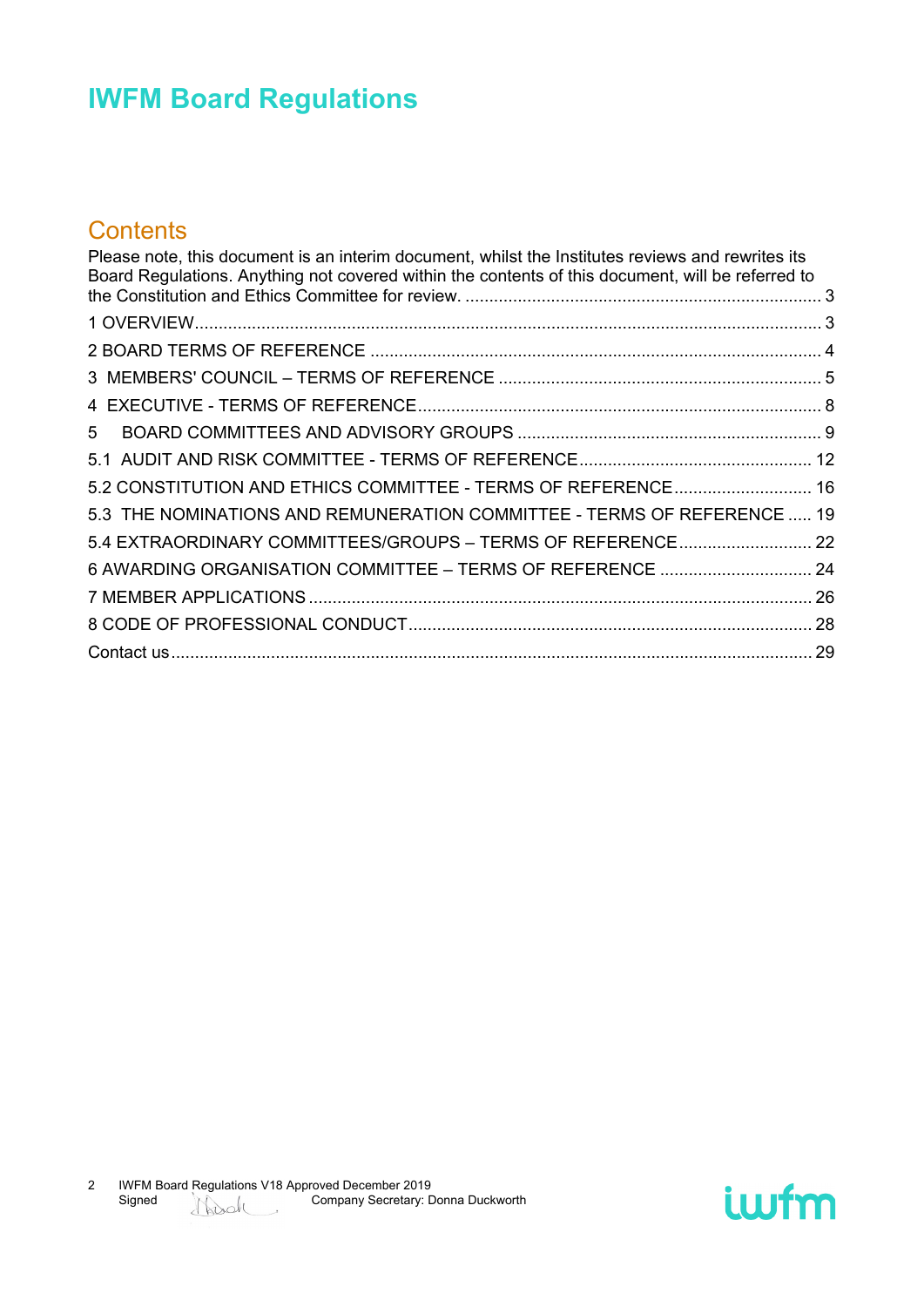<span id="page-2-0"></span>Please note, this document is an interim document, whilst the Institutes reviews and rewrites its Board Regulations. Anything not covered within the contents of this document, will be referred to the Constitution and Ethics Committee for review.

### <span id="page-2-1"></span>**1 OVERVIEW**

Words and expressions employed in these Board Regulations have the same meanings as those set out, defined and adopted in the Articles of Association and the rules of interpretation in the Articles equally apply to these Board Regulations:

Words importing the singular number only shall include the plural number and vice versa.

Words importing persons shall include corporations.

In the event of any conflict between these Board Regulations and the Articles of Association or the Bylaws, the latter documents shall prevail.

#### **Context**

These Board Regulations complement IWFM's set of constitutional documents, which comprise:

- Articles which can be changed with the approval of an AGM/EGM and with reference to Companies House
- Bylaws, including tables which can be changed with the approval of the Board or by the members at an AGM/EGM.
- Board Regulations which can be changed with the approval of the Board

#### **Purpose**

The purpose of Board Regulations is to set out important matters concerning the governance of IWFM. These may be changed by the Board from time-to-time, without the requirement for approval by the membership of IWFM, for example at an Annual General Meeting or Extraordinary General Meeting, or indeed by any other body/party.

#### **Responsibilities**

The Company Secretary is responsible for the actual generation and maintenance of Board Regulations. The Constitution & Ethics Committee has responsibility for monitoring and reporting on them and proposing any revisions to the IWFM Board.

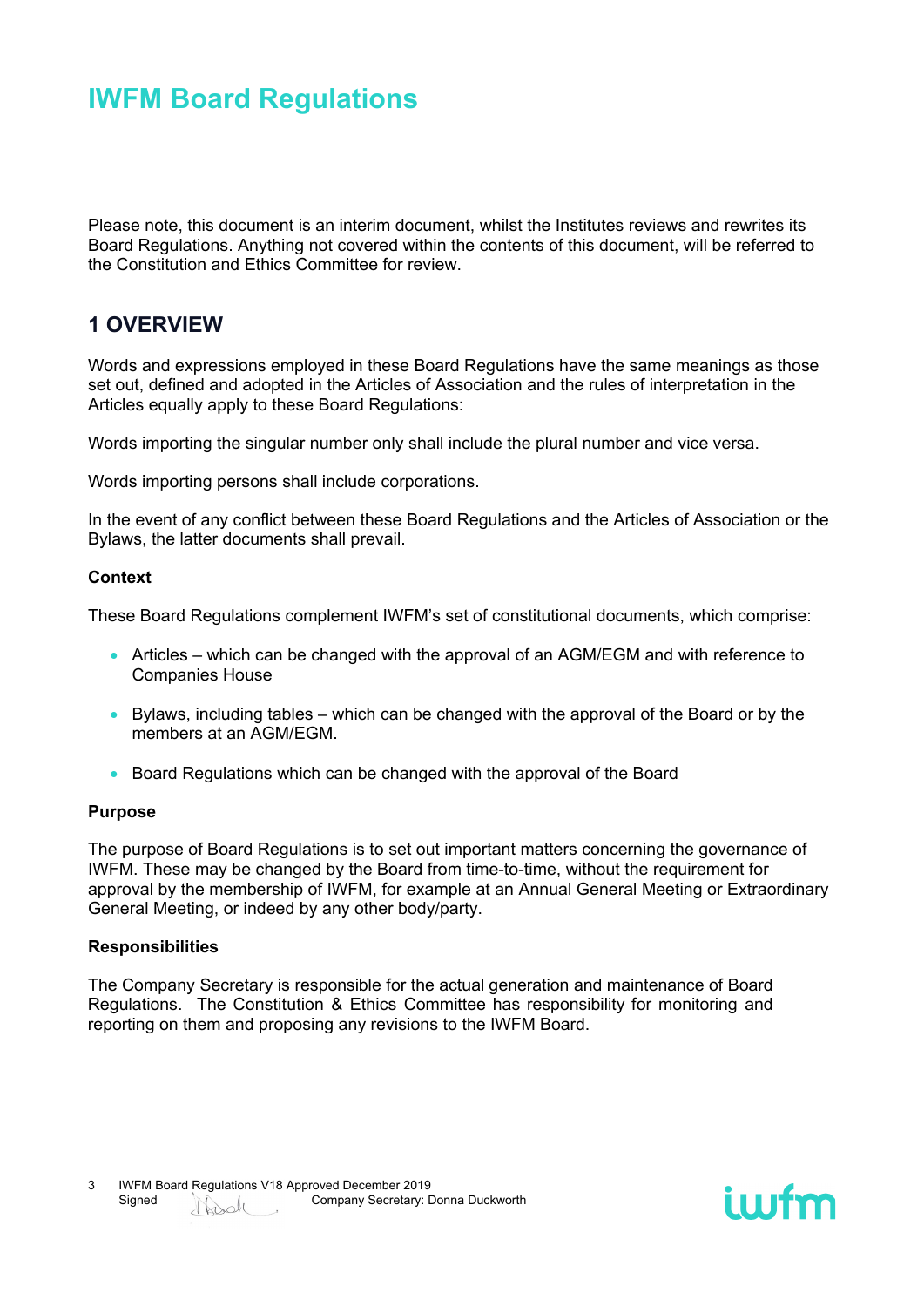#### **Coverage**

The Board Regulations cover the following principal areas:

- **Terms of Reference** There are Terms of Reference covering each of the main entities within IWFM – the Board, Members' Council, the Executive and Board Committees and Advisory Groups and the Awarding Organisation
- **Member applications** The application process covers evidence required and principles used. The member grade structure is set out in a table, and encompasses grades, post nominal letters, and entry routes and requirements. Rates of subscription will be determined in accordance with section 1.4 of the Bylaws
- **Code of Conduct** This covers any person and/or organisation considered to have acted in breach of the IWFM Code of Professional Conduct or acted in contravention of the IWFM Constitution or regulations.

### <span id="page-3-0"></span>**2 BOARD TERMS OF REFERENCE**

#### **1. Purpose**

The Board's prime responsibilities are strategy, risk, the monitoring of performance against plan and legal compliance. It delegates the day to day running of the Institute to the Executive under the Chairship of the CEO and will approve the appointment of Executive Directors nominated by the CEO from the membership of the Executive.

#### **2. General Regulations**

The Board meets at least 4 times a year and the quorum is a minimum of half the current membership of the Board plus one; with at least one Executive Director and the Chair or a Deputy Chair present. A standard item on the agenda at the beginning of the meeting is declaration of interests. Board members are required to declare any further interests that occur as soon as they become aware of any possible conflict (or could reasonably be expected to be aware of such a conflict).

All Board members are required to give appropriate undertakings in respect of confidentiality, the signing of the Board Non-Executive Director Code of Practice and an annual declaration of interests. The latter are reviewed by the Company Secretary and if thought appropriate referred to the Constitution and Ethics Committee for adjudication concerning any material conflict with Institute affairs and upon nomination as a Director of IWFM.

See also Article 22: Election of the board and Article 23: Proceedings of the Board.

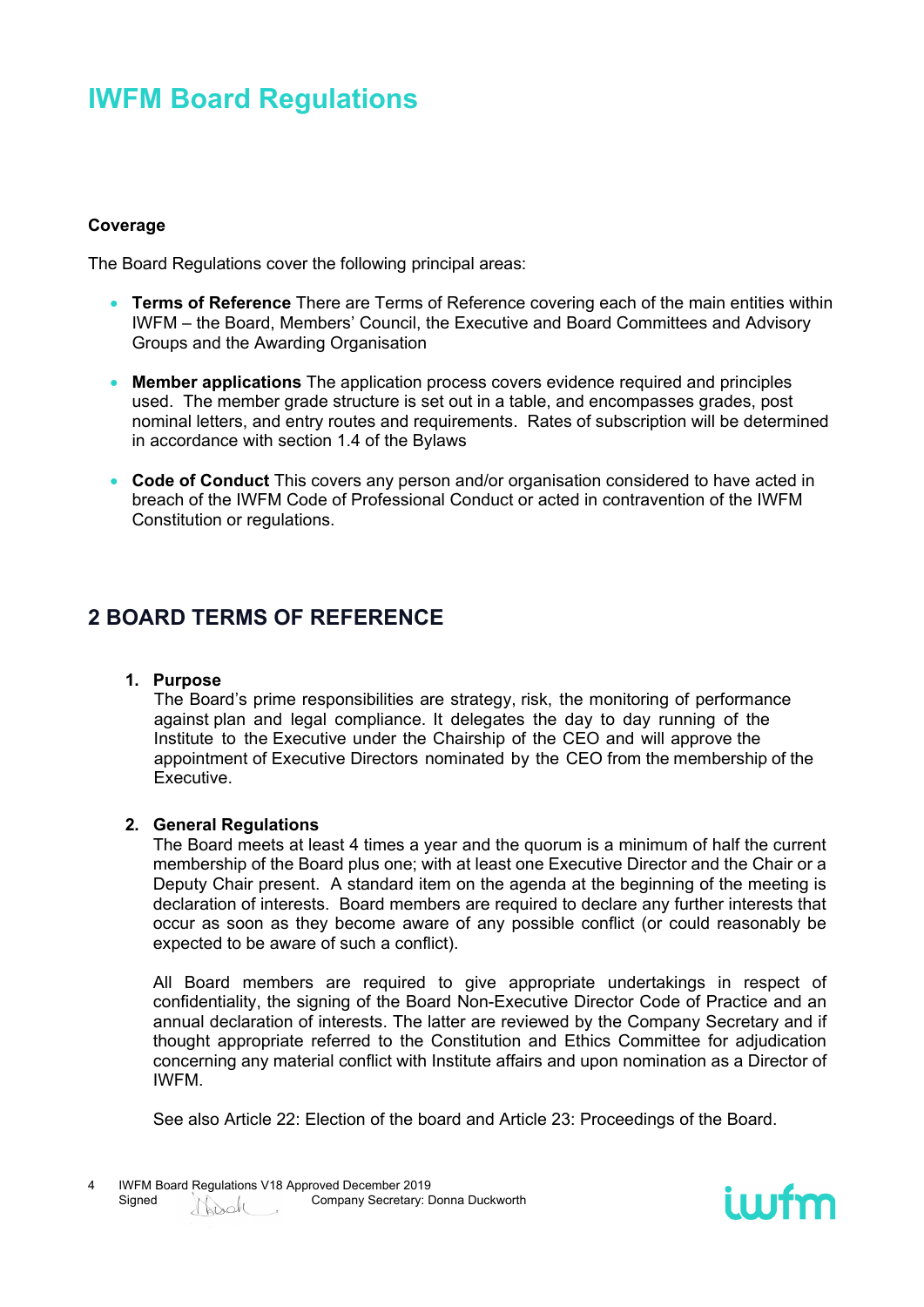#### **3. Composition**

The Chair and Deputy Chair of the Board are elected by the current Board members as per Table 1 of the Bylaws. The Company Secretary is appointed and removed by the Board. The composition of the Board is covered in Article 17 and set out in Table 1 of the Bylaws.

#### **4. Functions**

See Article 19: Powers of the Board.

### <span id="page-4-0"></span>**3 MEMBERS' COUNCIL – TERMS OF REFERENCE**

#### **1. Purpose**

1.1 To help to direct, engage with and ensure good communications with and between IWFM's Region and SIGs and to help inform IWFM's research agenda.

#### **2. General regulation**

- 1.2 The Council is accountable to the Board. It will provide a report to the Board, and/or minutes, after each meeting.
- 1.3 The Council shall meet at least 4 times per year.
- 1.4 The Council shall have a Chair, elected by the Council members. S/he will stand down as Chair of their Region or SIG and serve for 2 years. After a 2-year tenure the Chair must stand down from the Council and is eligible to return to a Council position after 12 months.
- 1.5 The Council shall have a Deputy Chair, elected by the Council members. S/he will be appointed for 2 years (though s/he can be re-elected and serve longer max 6 years), and only in so far as they remain Chairs of their SIG or Region.
- 1.6 The Quorum of the Council will be as stated in the Bylaws. [Bylaw 6.4]
- 1.7 The Company Secretary or his/her nominee will be the secretary to the Council.
- 1.8 The Council shall cause minutes to be made of all proceedings at meetings, including the names of the members present at each meeting.
- 1.9 Meetings of the Council may be convened by either the Chair or the Deputy Chair of Members Council or the Company Secretary. At least 14 days' notice of the meeting shall be given.

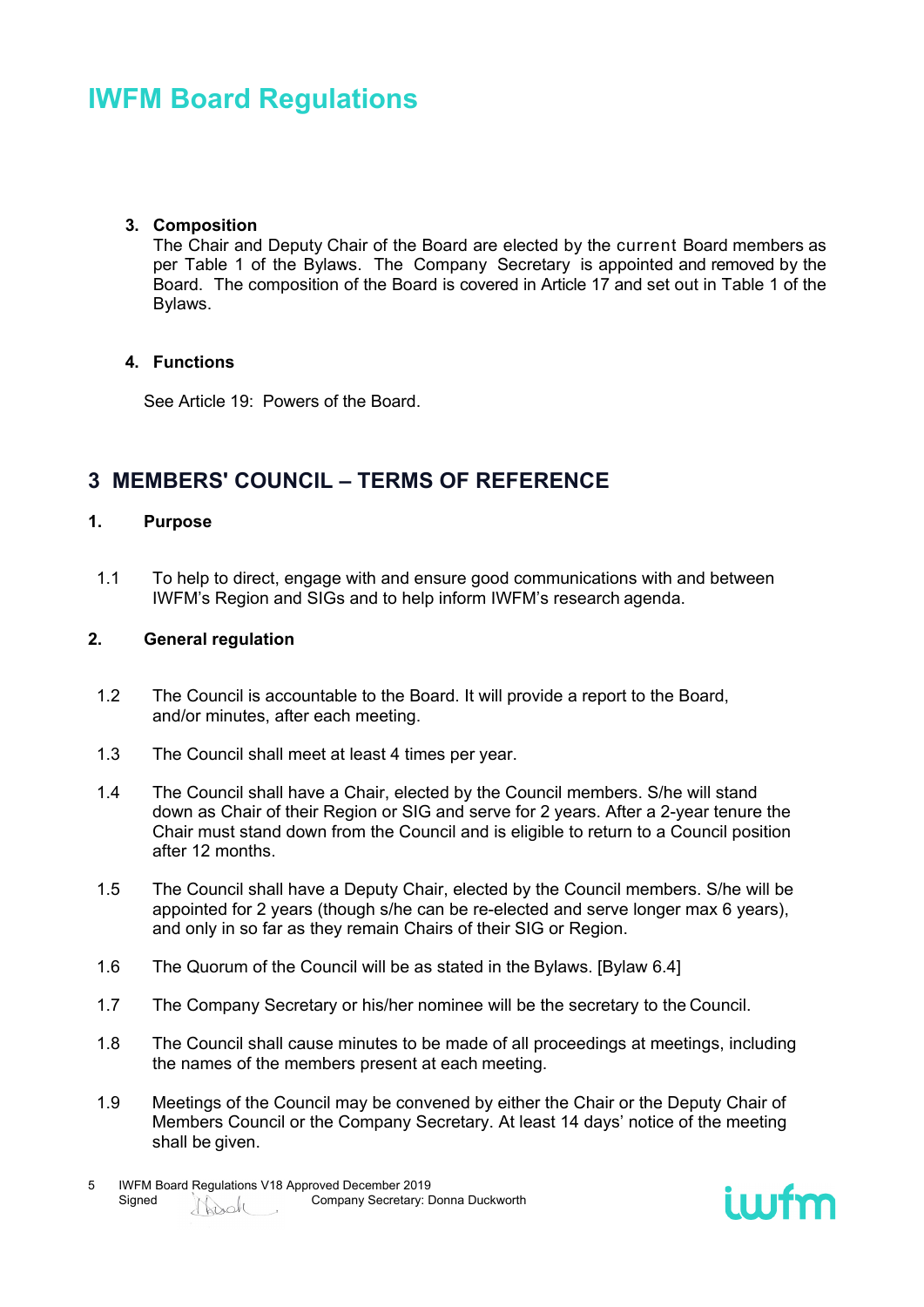- 1.10 In the event of the need for a vote, it will be by voting of those representatives present only.
- 1.11 Meetings of the Council may be held by teleconference, videoconferencing or any other means that enable its members to participate at the same time.
- 1.12 Any potential conflict of interest must be declared to the Chair and Secretary prior to the start of the meeting or when the member is first aware of a potential conflict arising.
- 1.13 Expenses can be claimed for necessary travel within the UK, in line with the IWFM Expense Policy. All International expenses to be pre-authorised by IWFM Head Office.
- 1.14 A Chair of the Council shall cease to be such if:
	- 2.13.1 s/he fails to attend three consecutive meetings of the Council without the prior consent of IWFM Head Office
	- 2.13.2 s/he offers their resignation from the Council.

#### **3. Composition**

- 3.1 Members Council will consist of all current Chairs of SIGs and Regions.
- 3.2 In the event of Chair removal from a Regional or SIG Committee, or Working Group, the Deputy Chair of that committee / group will take their place on the Council, until a new Chair is elected.
- 3.3 Other Members of Regions or SIG Committees can deputise for their Chairs at Council meetings.
- 3.4 Two from the Board; The Chair and the Board Deputy Chair have a right to attend.
- 3.5 Non-executive Board Directors and the Chair of Constitution and Ethics have a standing invitation to attend Council meetings. At their discretion, the Council Chair and Deputy Chair may exclude them from part of a meeting if in their opinion it will enhance the Councils impartial discussions on any particular agenda item. They will have no vote.
- 3.6 The Executive Directors have a right to attend.

#### **4. Functions**

Members' Council will provide:

4.2 a forum for communication among and between the Regions and SlGs, and report issues or concerns upwards to the Board via the council minutes



<sup>6</sup> IWFM Board Regulations V18 Approved December 2019<br>Signed MAL Company Secretary: D Signed Company Secretary: Donna Duckworth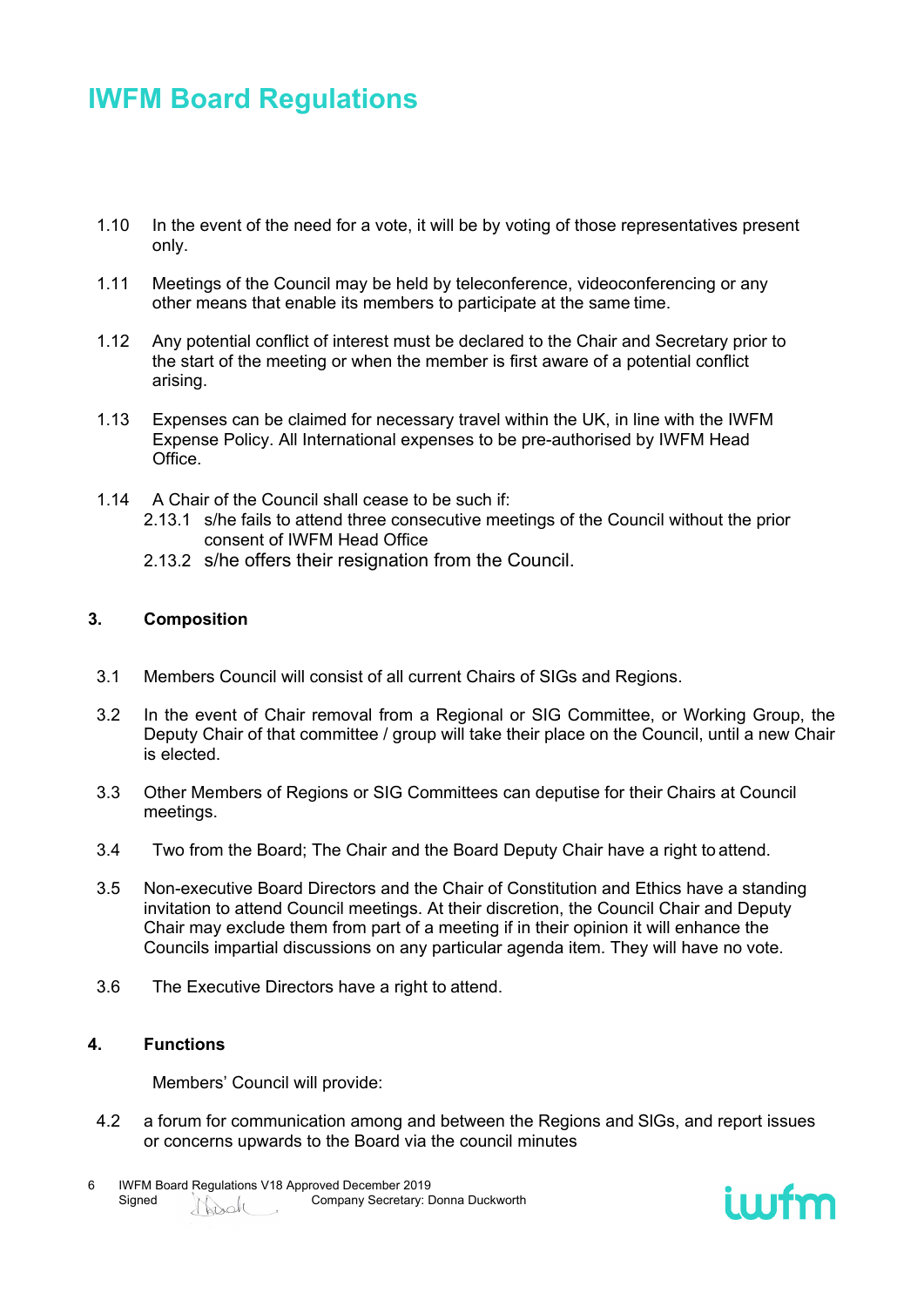- 4.3 a forum that will help inform and prioritise IWFM's research agenda
- 4.4 a focus for engagement and mutual support
- 4.5 a mechanism to understand and focus the views of the membership
- 4.6 a means for IWFM to achieve some of its objectives through the mobilisation of the Volunteer Network, and for the Network to ensure that its views and concerns are understood by Head Office
- 4.7 to provide IWFM head office with a formal plan of group activities & outputs annually with associated budgets and sponsorship
- 4.8 to inform the Board via the Council minutes, of customer needs in the area of membership, via the feedback of the Sigs & Regional committees, and to support IWFM in creating services to respond to those needs.
- 4.9 To inform and report to the Board whether the education and learning expectations of members are being met; based on feedback received via SIGs Regions or Members directly
- 4.10 to work with Head office staff to review and present modifications / suggested amendments to the annual membership fee structure, for the consideration of the Board.

#### **5. Powers**

- 5.1 In all matters the role of the Council shall be advisory unless a specific delegation of power is made by the Board.
- 5.2 The board also has the right to veto any decision and to rescind the delegation of any activity, or power, the group holds if necessary or prudent to do so.

#### **6. Reporting**

- 6.1 Minutes of the Council shall be circulated to all council members, the IWFM Executive and the IWFM Board
- 6.2 A summary report of the Council's deliberations shall be made annually to the Board. Papers requesting constitutional changes that need approval or a request for Board direction/steer shall be presented to the Board as and when required.

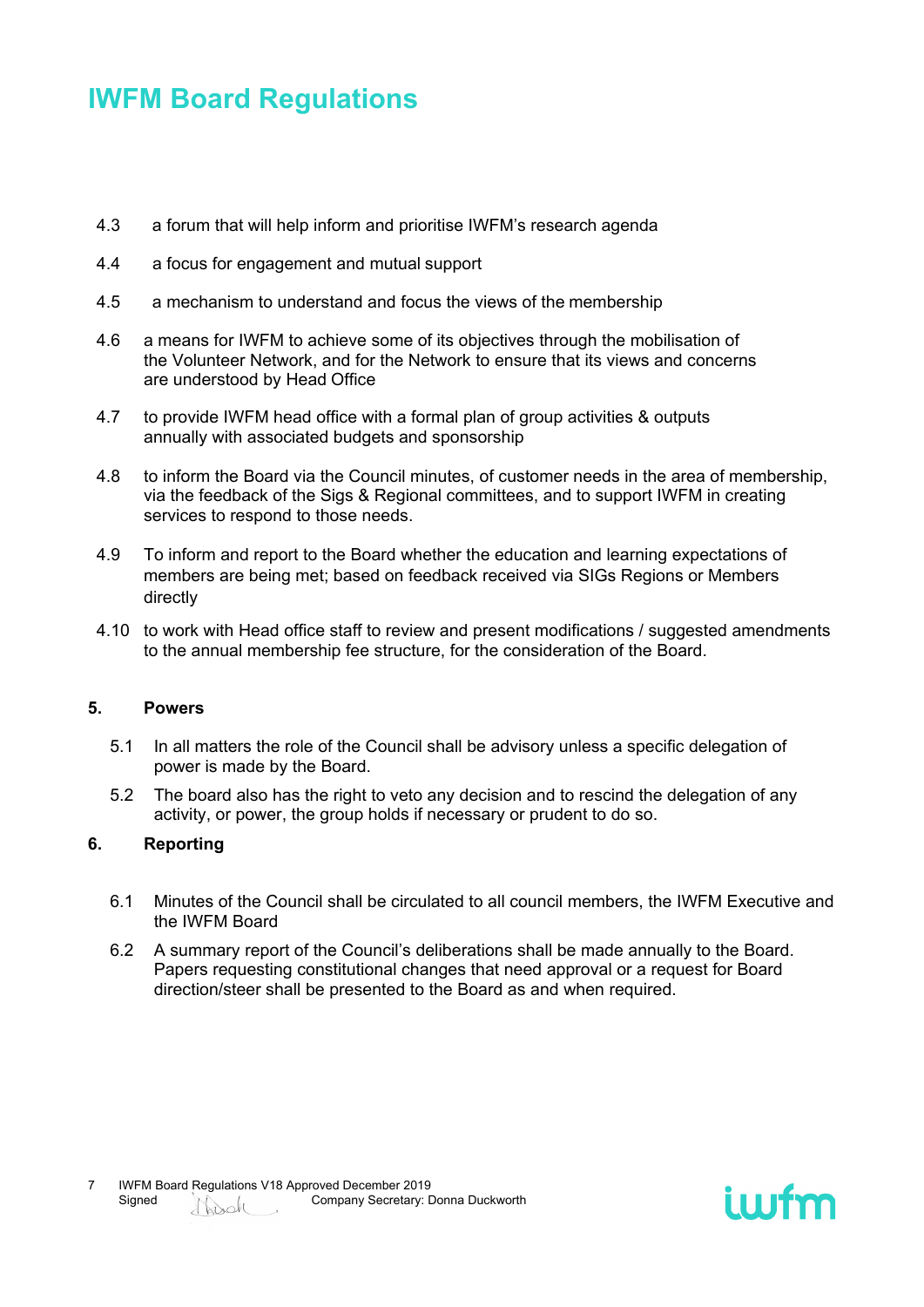### <span id="page-7-0"></span>**4 EXECUTIVE - TERMS OF REFERENCE**

#### **1. Purpose**

See Article 19.3 for the Executive's constitutional mandate.

The Executive is responsible for the day-to-day running and development of the affairs of the Institute within the Board Regulations and policies agreed by the Board from time to time. It will make recommendations to the Board to enhance the benefits of Institute Members within reasonable business constraints and represent Institute Members' interests to the outside world.

#### **2. General Regulations**

The Executive will meet regularly as required by the business of the Institute to review progress and reports from managers in line with the structure agreed with the Board from time to time.

A quorum will be a minimum of 2, one of which to be the Chief Executive Officer or Director of Finance and Operations, unless otherwise directed by the Board.

A standard item on the agenda at the beginning of the meeting is declaration of interests.

#### **3. Composition**

The chair of the Executive will be the Chief Executive Officer who will be appointed by the Board and the Secretary will be the Company Secretary of the Institute or his/her appointed representative.

The Executive will be appointed by the Board on the recommendation of the Chief Executive Officer and will be contracted to the Institute.

There shall be at least 3 members of the Executive.

#### **4. Functions**

- 4.1 The Executive is collectively accountable to the Board and will report to the Board as directed via the CEO who will be appointed by, and answerable to, the Board.
- 4.2 The Executive will run and develop the Institute by reference to the annually updated Business Plan based on the approved Strategy agreed with the Board.

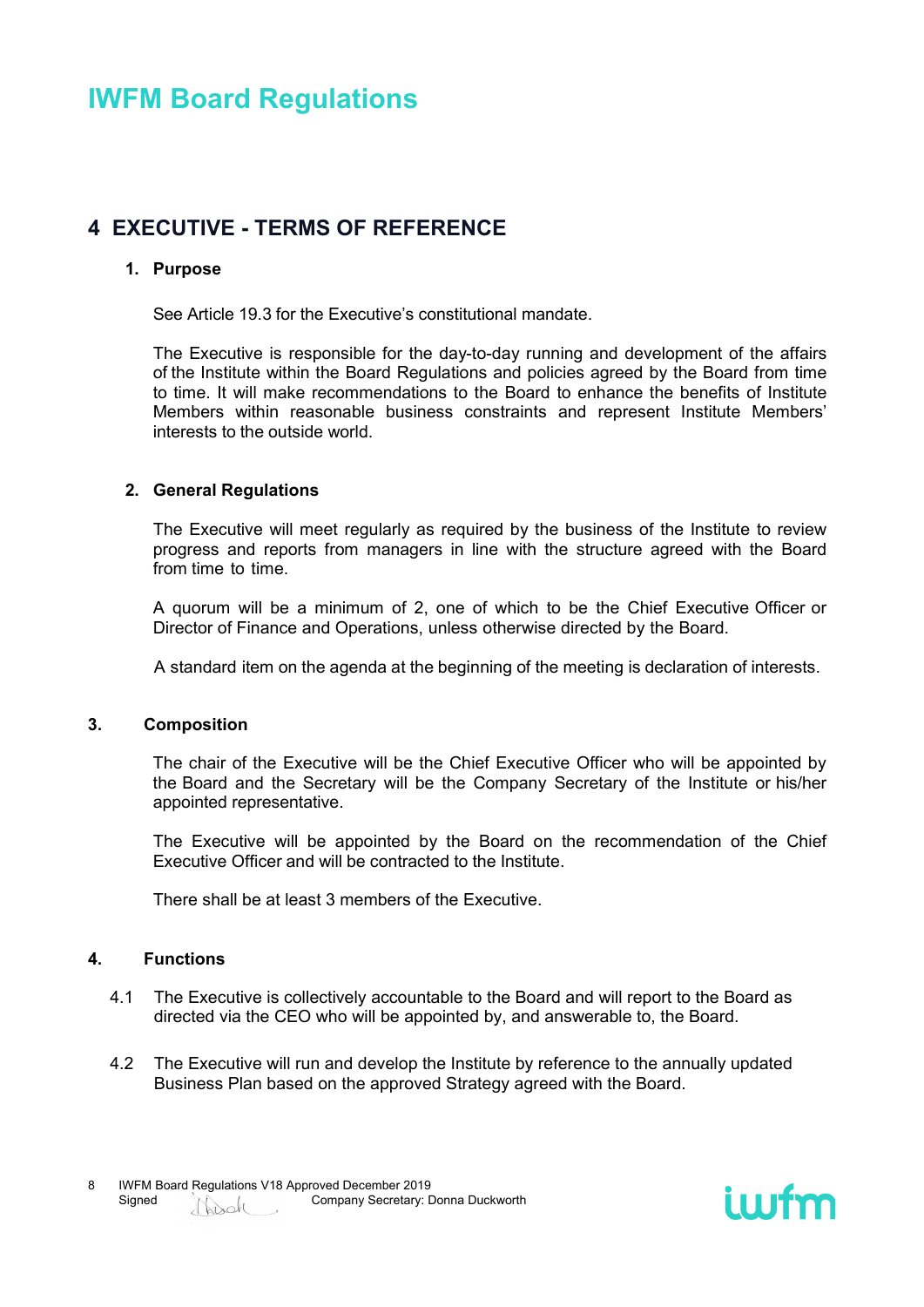- 4.3 The Executive is empowered by the Board with authorities and mandates to enable it to implement the Business Plan and any changes thereto as agreed with the Board.
- 4.4 The Executive is collectively accountable to the Board and will report to the Board as directed by the CEO who will be appointed by, and answerable to, the Board.
- 4.5 The individual members of the Executive will be responsible for Institute business and activities as directed by the CEO.

### <span id="page-8-0"></span>**5 BOARD COMMITTEES AND ADVISORY GROUPS**

#### **1. Purpose**

All committees and Advisory groups purpose are defined within their own Terms of Reference

#### **2. General Regulations**

IWFM's Constitution permits the Board to delegate appropriate activities to specified Committees or Advisory Groups; see the current committees and advisory groups listed below. The Board has the capability to also create Extraordinary Committees when and where necessary.

- 2.1 The current Advisory Groups and Committees are:
	- Audit and Risk Committee
	- Constitution and Ethics Committee
	- Nominations and Remuneration Committee
	- Awarding Organisation

The general regulations applying to the above bodies are as below; the terms of office for any Extraordinary Committees are separately defined.

- 2.2 All Board Committees and Advisory Groups are accountable to the Board.
- 2.3 The term of office for members on each standing Committee / Group shall be three years, renewable, provided that no member may serve for more than six years on the Committee / Group.
- 2.4 All term of office for the Chair on each standing Committee / Group shall be two years, renewable, provided that no member may serve for more than six years on the Committee / Group.

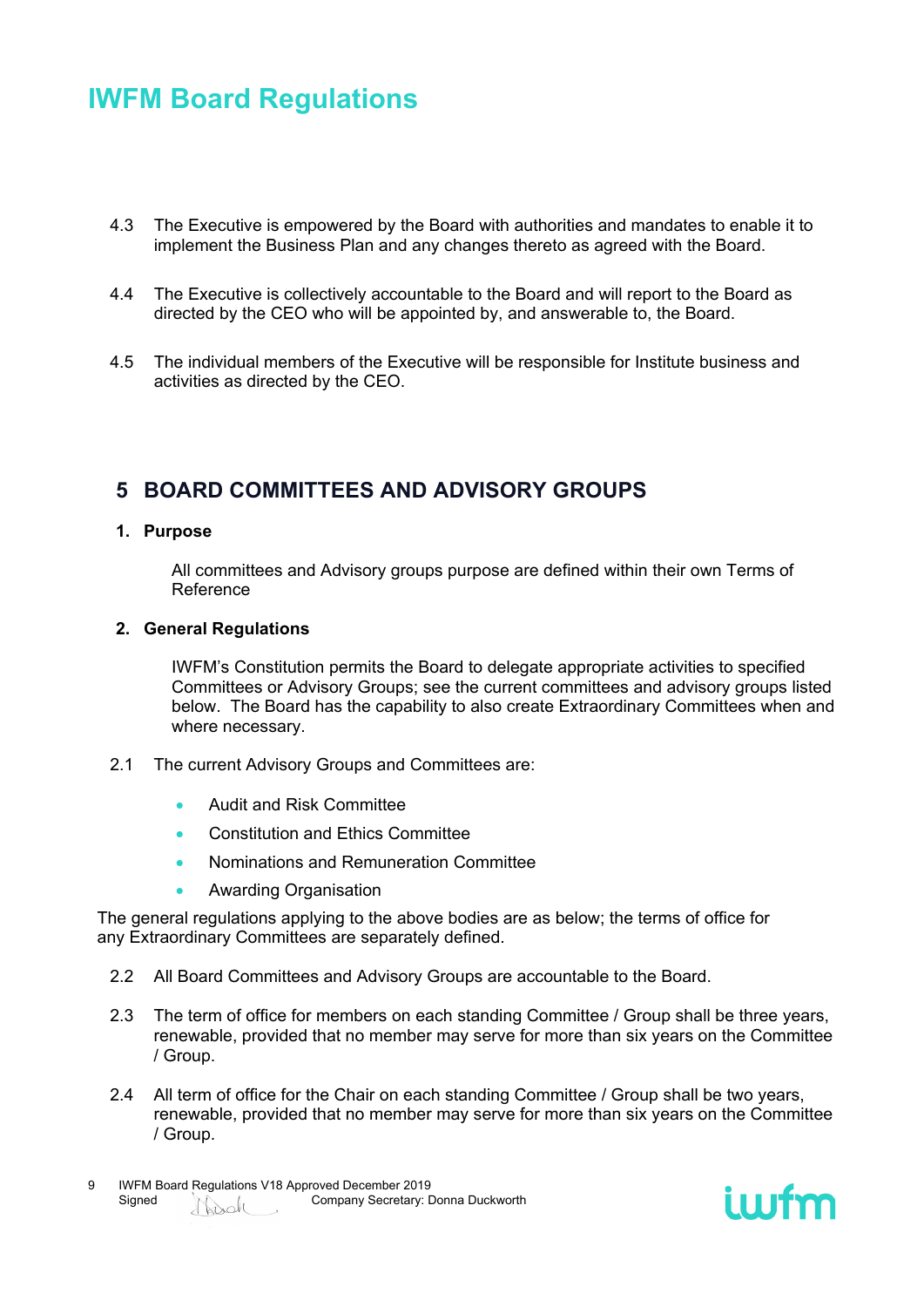- 2.5 Staff may not be members of any standing Board Committee and ex-staff may not be members unless six years have lapsed since their employment with IWFM ended. Staff will usually be required to be members of Extraordinary Committees.
- 2.6 A member of the Committee/Group shall cease to be such if:
	- 2.6.1 s/he fails to attend three consecutive meetings of the Committee/Group without the prior consent of the Chair of that Committee/Group.
	- 2.6.2 s/he offers their resignation from the Committee /Group.
- 2.7 The Committee / Group shall meet as often as is defined in the individual Committee /Group Terms of reference.
- 2.8 The Committee/Group shall have a Chair, appointed by the Board. On standing Committees, the Chair shall serve for a term of office of two years, which may be renewable. The Chair of the Board cannot be the Chair of a standing Board Committee (but may chair an Extraordinary Committee or Working or Task Group; see Articles for definition).
- 2.9 The quorum of the Committee / Group shall be three. In addition, a majority of those present must be Members of IWFM. Executive or staff (who can only be members of Extraordinary Committees) must be in a minority.
- 2.10 If the Chair is unable or unwilling to chair the meeting, the Committee / Group will appoint an interim Chair for that meeting only, from those of its members in attendance providing it is quorate.
- 2.11 The Company Secretary or his/her nominee shall be the Secretary of the Committee / Group.
- 2.12 The Committee / Group shall undertake its proceedings in accordance with these regulations. The Committee / Group shall cause minutes to be made of all proceedings at meetings of the Committee / Group, including the names of the members present at each meeting.
- 2.13 Meetings of the Committee / Group may be convened by either the Chair or the Company Secretary and at least seven days' notice of the meeting shall be given to members.
- 2.14 All members of Committees / Groups are members in their own right; alternative attendees are not permitted. There will be no proxy voting. In the event of the need for a vote, it will be by voting of those members in attendance alone.
- 2.15 Meetings of the Committee / Group may be held by teleconference, videoconferencing or any other means that enables its members to participate at the same time.

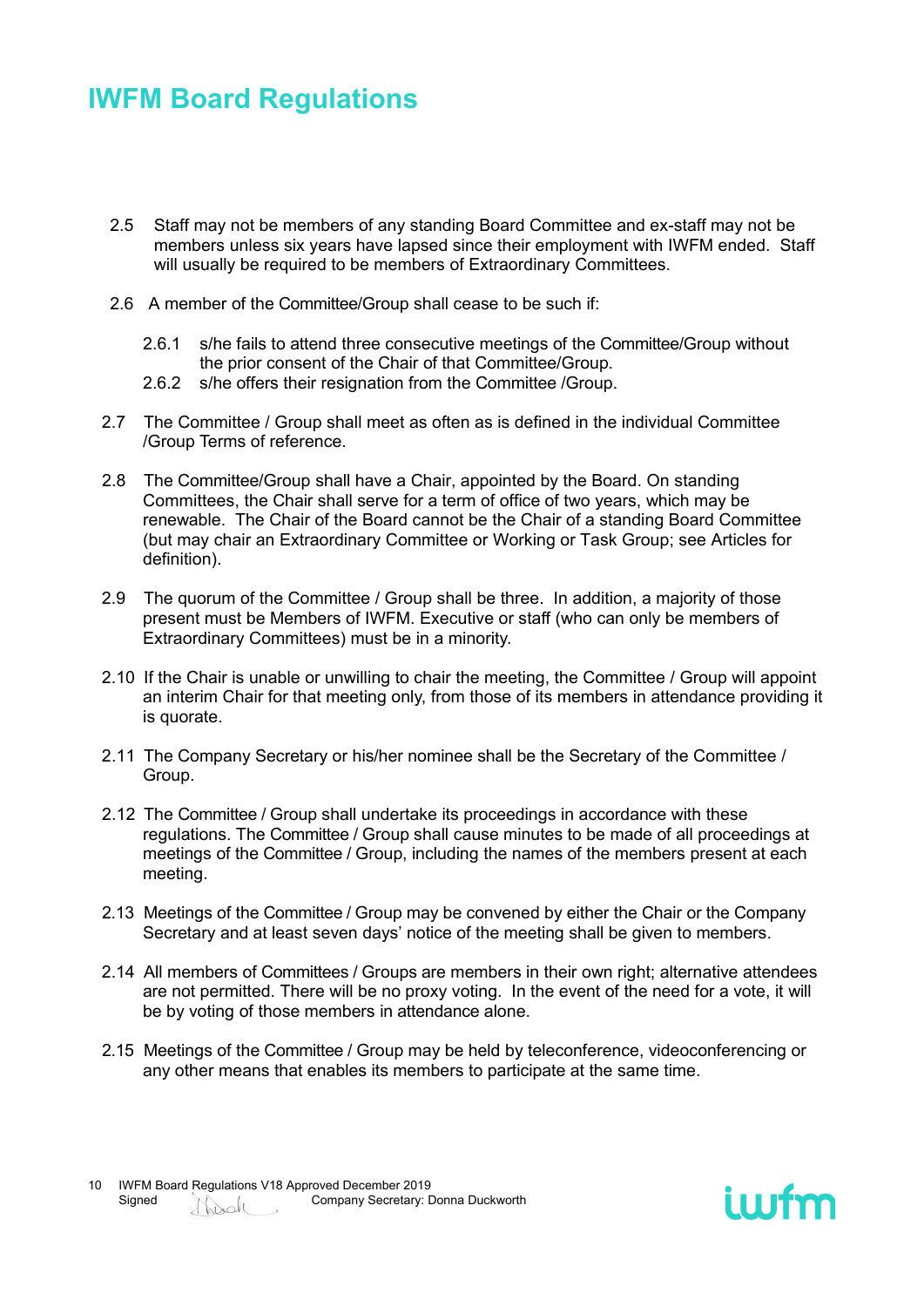- 2.16 If they are not on the Committee, then the Chair or a Deputy Chair of the IWFM Board shall be entitled to attend meetings of the Committee / Group as an observer only, with no voting rights.
- 2.17 A member of the Executive shall normally be in attendance at meetings of the Committee / Group and the Chair may also ask others to attend in a non-voting capacity.
- 2.18 Any potential conflict of interest must be declared to the Chair and/or Company Secretary prior to the start of the meeting or when the member is first aware of a potential conflict arising. (Refer to the IWFM Conflict policy for definition of conflict)
- 2.19 Each Committee / Group will review its own membership for effectiveness on an annual basis to ensure it has the appropriate skills and relevant experience and will report any issues to the Board.
- 2.20 All Committees and Advisory Groups must be cognisant of the risks associated with the issues concerned and the strictest confidentiality must be maintained at all times.
- 2.21 Each Committee will prepare an annual report for the board to "self-assess" its performance against its Terms of Reference, and to confirm/propose any amendments to the Terms of Reference themselves.
- 2.22 If a Committee / Group wishes to establish subcommittees and delegate any of its work or powers to a subcommittee, the prior approval must be obtained from the Board.

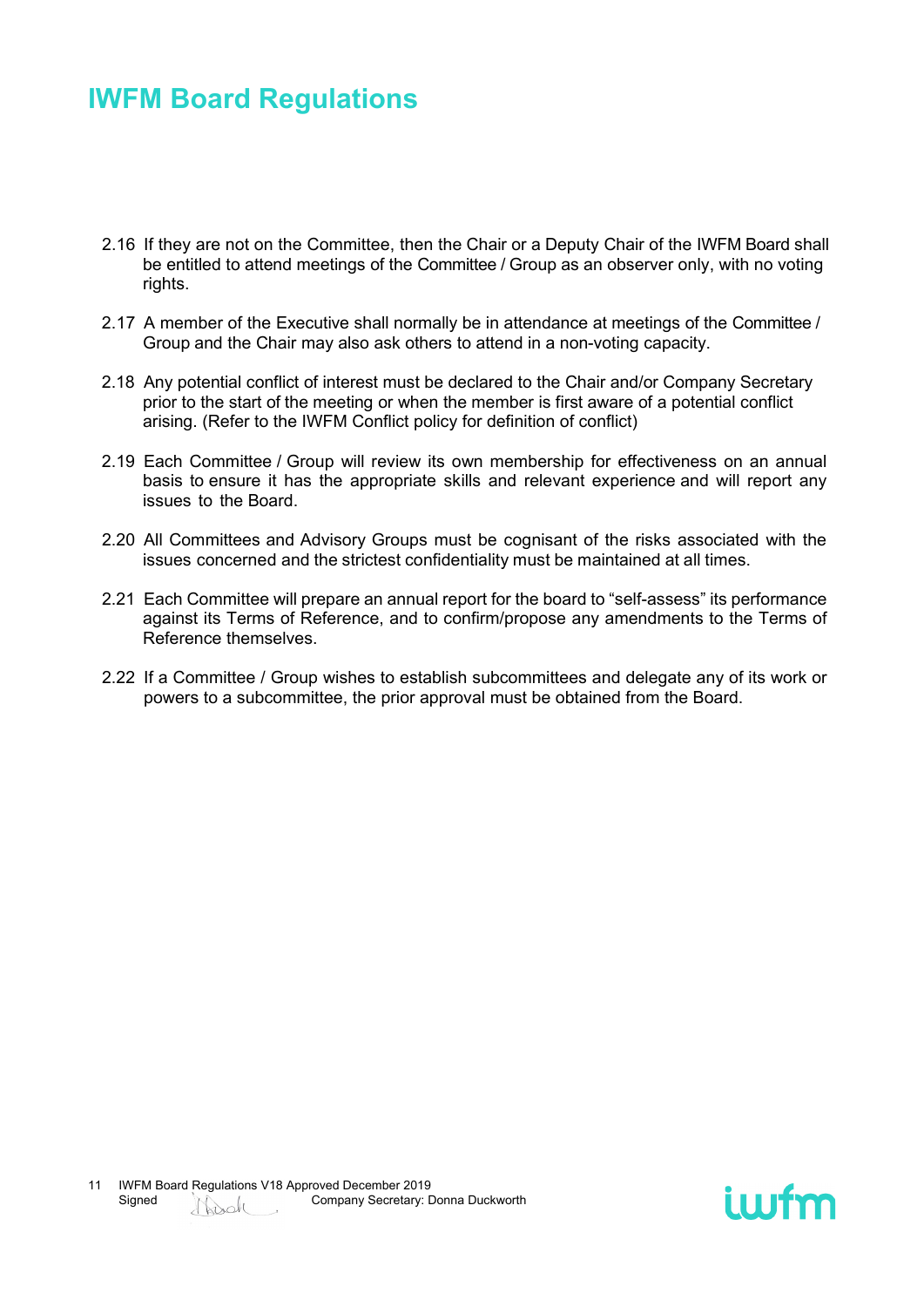### <span id="page-11-0"></span>**5.1 AUDIT AND RISK COMMITTEE - TERMS OF REFERENCE**

#### **1. Purpose**

1.1 To advise the Board on matters relating to the external audit; risk management and internal controls assurance; the integrity of financial statements; the findings and recommendations of any investigations requested by them and to deal with any similar matters as the Board may direct.

#### **2. General Regulation**

- 2.1 The Committee will meet at least two times each year or more if required.
- 2.2 The committee's quorum shall be 3. In addition, a majority of those present must be Members of IWFM. Executive or staff (who can only be members of Extraordinary Committees) must be in a minority.
- 2.3 Any member not attending or not contributing for 3 consecutive meetings within a twentyfour-month period will be deemed to have resigned from the Committee, removal will be at the discretion of the Chair
- 2.4 Other General Regulations are as stated in Section 5 of the Board Regulations Board Committees and Advisory Groups

#### **3. Composition**

- 3.1 The Committee will be up to a maximum of six members in accordance with the Bylaws and Articles and will be appointed by the Board, usually on the recommendations of the Chair of the Audit & Risk Committee.
- 3.2 The Committee membership shall consist of:
	- The Chair [See 3.3]
	- A qualified accountant, who may or may not be a member of IWFM, but not be a member of the Board.
	- One, and only one, member of the Board
	- Two additional members of IWFM
	- An additional member who must be a member of IWFM, if the qualified account is not. If the qualified accountant is a member, then an additional lay member must be appointed.

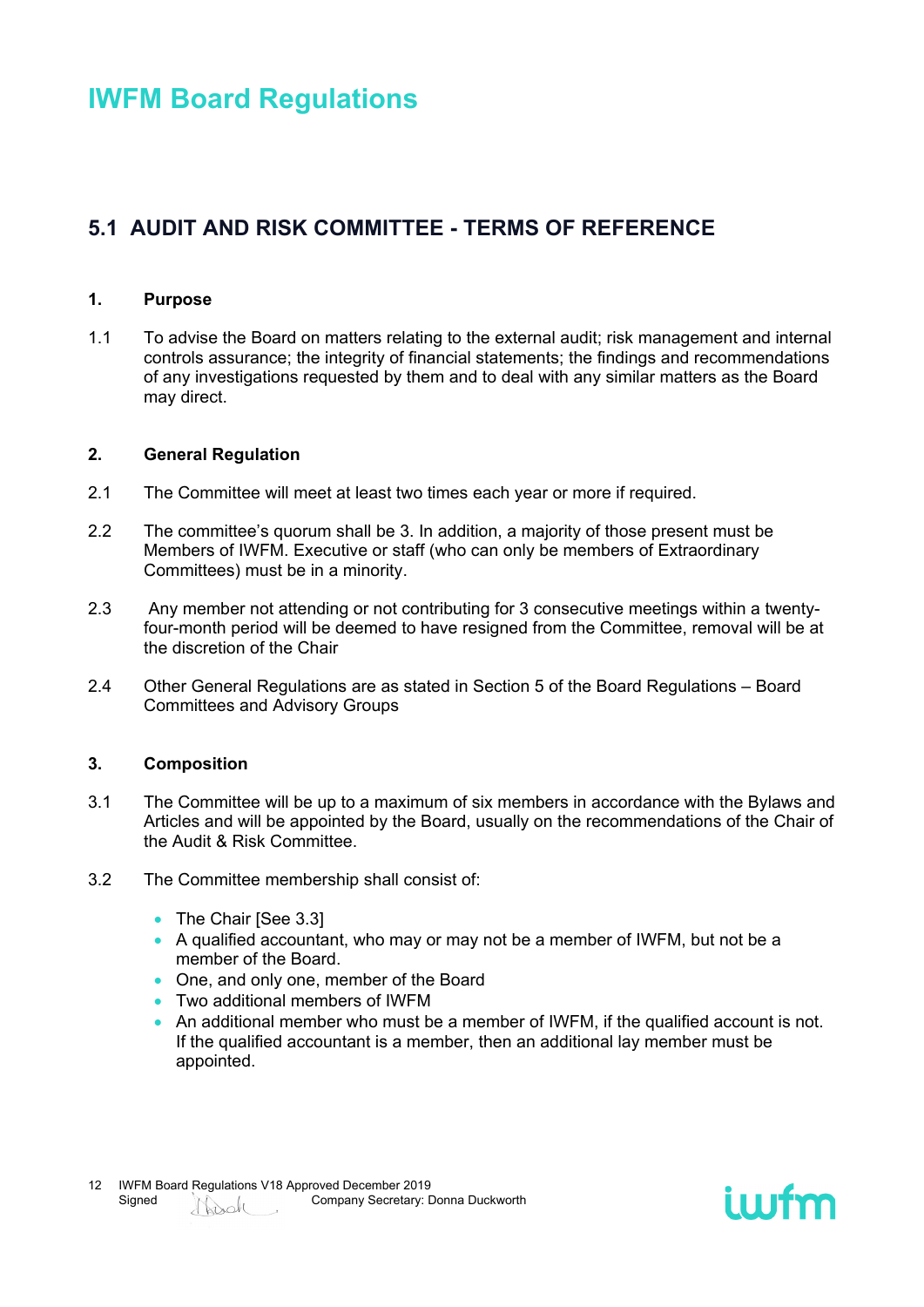- 3.3 The Chair of the Audit Committee will be appointed by the Board and will be either a member of the Institute or a qualified accountant or both. The Chair may also be a member of another Board Committee, Working, Task Group or Advisory Group (refer to Articles for Group definitions), except for any committee responsible for finance.
- 3.4 Both the CEO (unless s/he has permission of the Chair to do otherwise) and the Director / Head of Finance (or equivalent appropriate Finance representative) will attend the Committee meetings. The Committee can require attendance by any officer or Board Member to assist in any matter under examination and may request any officer, Board Member or the Board to take any appropriate action considered necessary.
- 3.5 The Chair and Committee Members must demonstrate a degree of knowledge and understanding of Audit policies, processes and procedures.

#### **4. Functions**

- 4.1 To consider and recommend to the Board the appointment of the external auditors (and their remuneration) and to deal with any questions relating to their resignation or dismissal, to review their performance and to ensure that a competitive tendering process is undertaken at least every seven years.
- 4.2 To work with the external auditors when and where necessary to assist in their audit activities in the preparation of the Institute's Annual Accounts.
- 4.4 To hold one meeting or telecon per year with the external auditors without staff present, to ensure auditors are satisfied with the IWFM's processes and practices as seen.
- 4.5 The Audit Committee will receive the Annual Accounts and Management Letter from the External Auditors, review and make recommendations to the Board for its approval.
- 4.6 To advise the Board on the adequacy and effectiveness of the Institute's internal controls.
- 4.7 To review and report on the adequacy of the risk management policy, process, and plans and also the state of the risk register; including providing the board an independent commentary on risks to support the board in discharging their risk management responsibilities. This will include receiving both confirmation of compliance with the policy and a copy of the Business-Critical Risk Register at each meeting.
- 4.8 To review the systems and processes of integrated risk management and internal controls, across the whole of the organisation and ensure that they support the achievement of IWFM's objectives. In carrying out this work, the Committee will utilise the work of External Audit and other assurance functions but will not be limited to these functions. It may also seek reports and assurances from managers as appropriate, concentrating on the overarching systems for quality, risk management and internal control, together with indicators of their effectiveness.

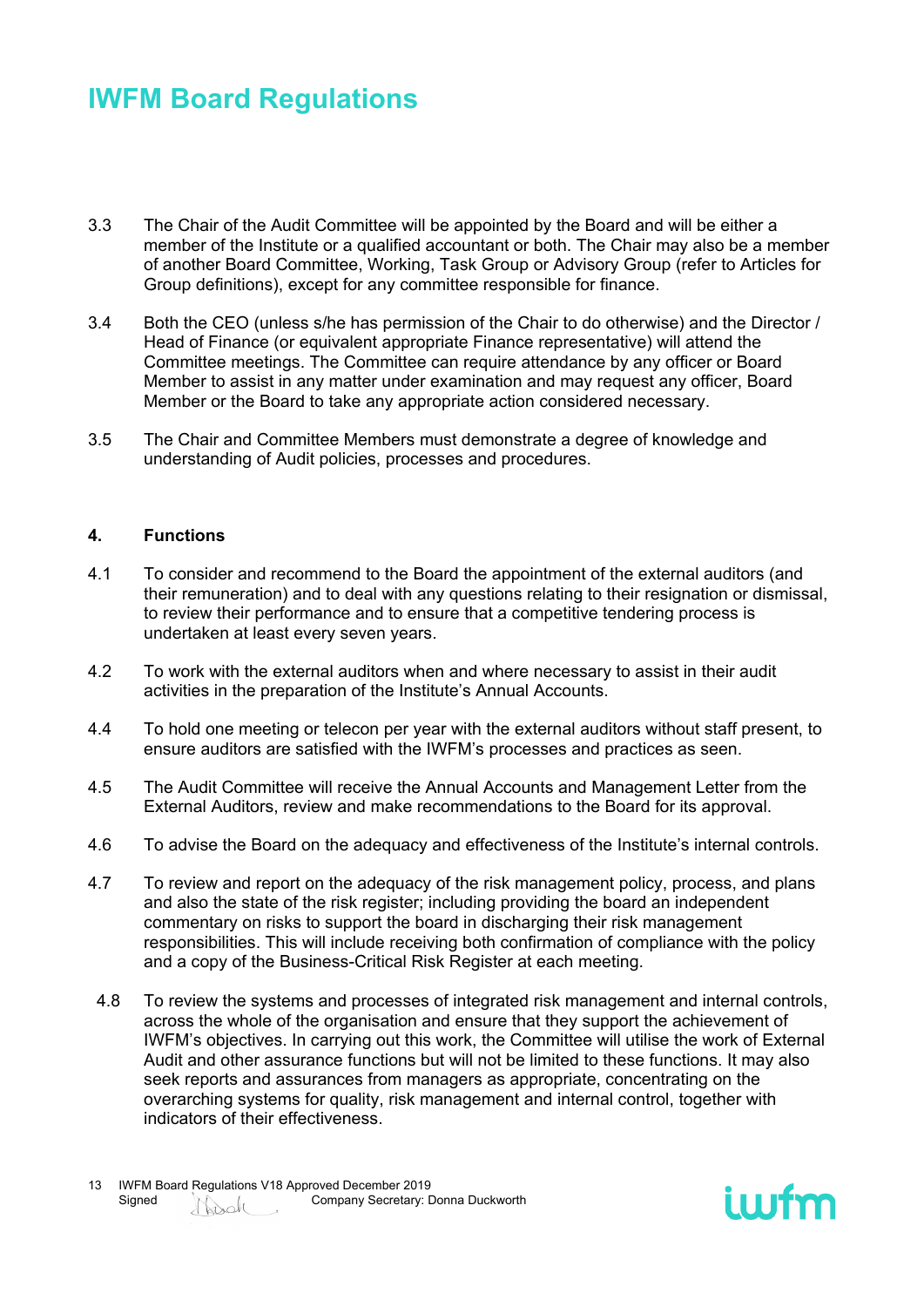4.10 To review the findings of other significant assurance functions, both internal and external to the organisation, and consider the implications to the governance of the organisation. This will include reviewing the auditing; controls and risks of Joint Ventures or Joint Ventures not Entities \*[JANEs].

\* A joint arrangement [JANE] does not have to be a separate entity, unlike a joint venture which must be an entity

4.11 To review the adequacy and security of the organisation's arrangements for its employees and contractors to raise concerns, in confidence, about quality of services, wrongdoing in financial reporting, or other matters. The committee shall also lead on the investigation of such matters including whistleblowing, complaints and disciplinaries. The Chair of this committee shall be appointed to act the Disciplinary Chair in such investigations; they will also approve the appropriate appointment of the Investigating Officer and in conjunction with the Company Secretary set the Terms of Reference for any investigation as per the Whistle blowing policy or Complaints and Disciplinary procedures as laid out in section 8.

#### **5. Powers**

The Committee is authorised by the Board to:

- 5.1 investigate any activity within its terms of reference
- 5.2 seek any information it requires from any other committee or employee. All committees and employees are directed to co-operate with any request made by the Committee
- 5.3 obtain, at the organisation's reasonable and proportionate (if necessary) expense, outside legal or other professional advice on any matter within its terms of reference.

In all other matters the role of the Audit & Risk Committee shall be advisory unless a specific delegation of power is made by the Board.

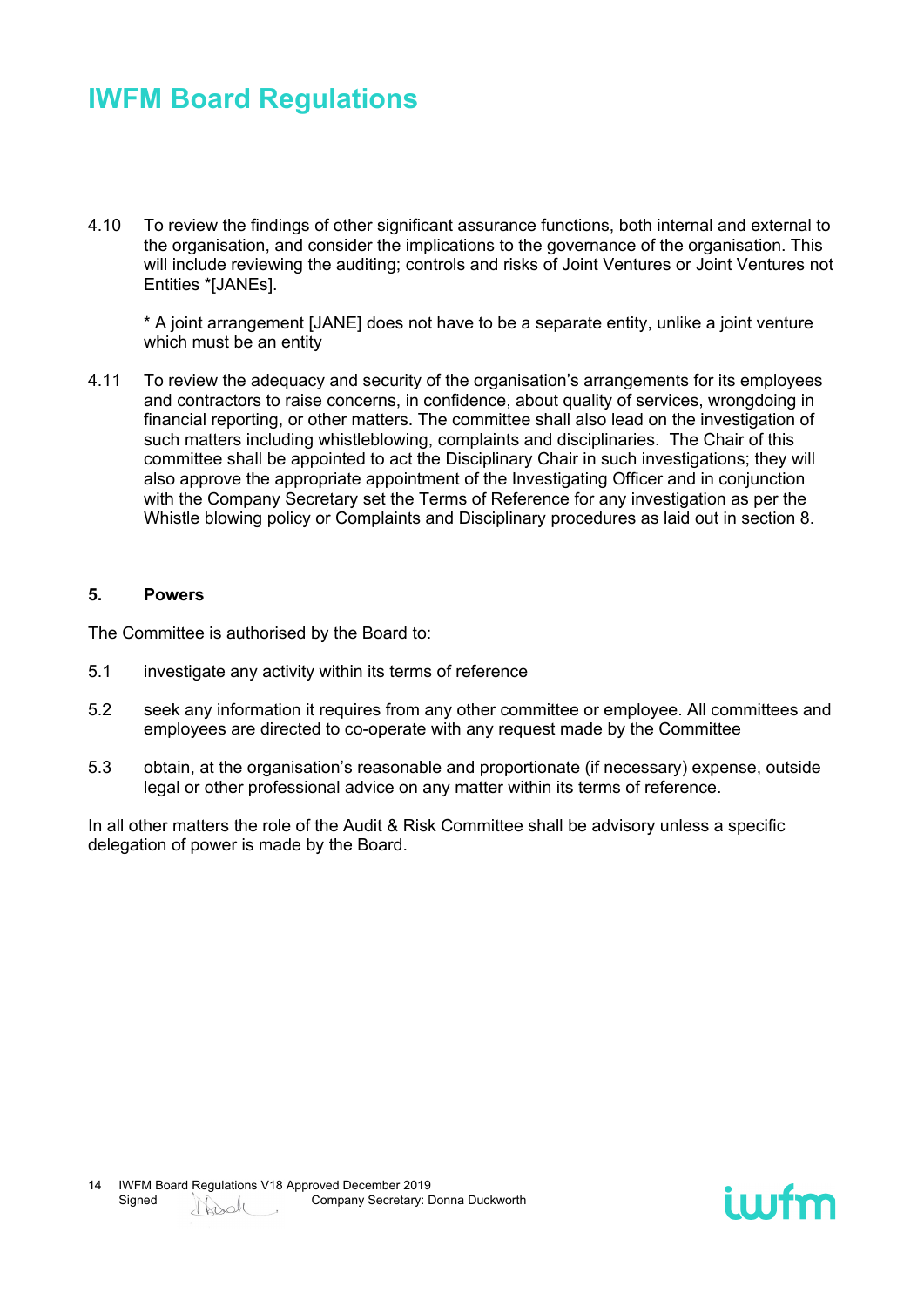#### **6. Reporting**

- 6.1 The Committee is accountable to the Board and operates as a committee of it.
- 6.2 The Committee will report to the Board through update reports to each formal Board meeting; and provide an annual report (see 6.5). The annual report provides selfassessment on the adequacy and effectiveness of the committee in discharging its responsibilities along with any suggestions for improvements.
- 6.3 The minutes of Audit Committee meetings shall be submitted to the Board.
- 6.4 The Chair of the Committee shall draw to the attention of the Board, any issues that require disclosure to the full Board, or require executive action.
- 6.5 The Committee will report to the Board annually on the Annual Accounts and on the Institutes adequacy of risk management and management of internal controls

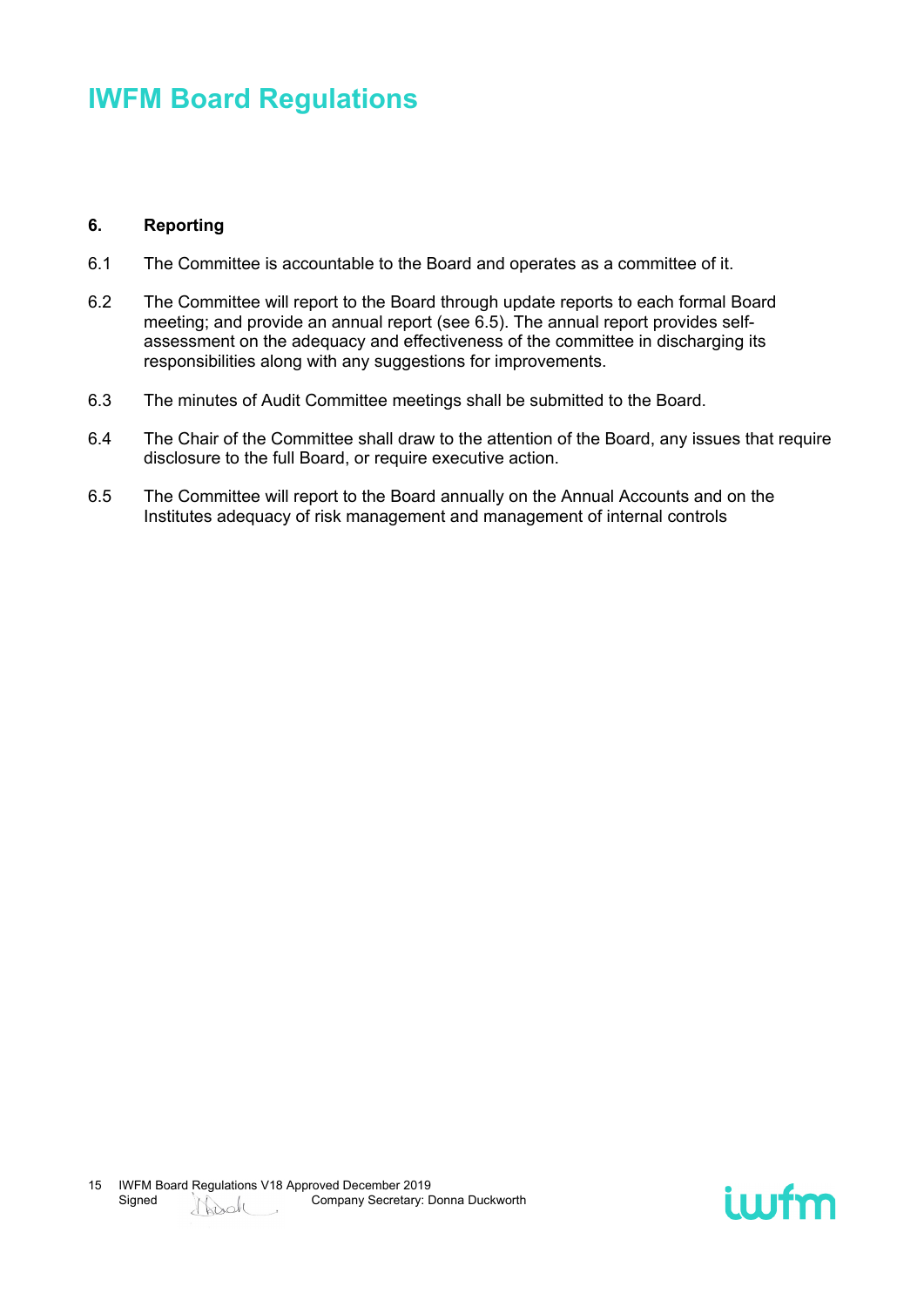### <span id="page-15-0"></span>**5.2 CONSTITUTION AND ETHICS COMMITTEE - TERMS OF REFERENCE**

#### **1. Purpose**

The purpose of the Committee is to provide the Board with advice on the governance of IWFM and its subsidiaries, to review the Constitution and propose any amendments to the Board, and to ensure that there is a robust process in place for the handling of complaints against members.

#### **2. General Regulation**

- 2.1 The Committee will meet at least two times each year. At least one meeting must be face-toface.
- 2.2 The quorum of the Committee/Group shall be three. In addition, a majority of those present must be Members of IWFM. Executive or staff (who can only be members of Extraordinary Committees) must be in a minority.
- 2.3. Any member not attending or not contributing for 3 consecutive meetings within a twenty-fourmonth period will be deemed to have resigned from the Committee, removal will be at the discretion of the Chair
- 2.4 Other General Regulations are as stated in Section 5.0 of the Board Regulations Board Committees and Advisory Groups.

#### **3. Composition**

- 3.1 The Committee will be up to a maximum of six members in accordance with the Bylaws and Articles and will be appointed by the Board, usually on the recommendations of the Chair of the Constitution and Ethics Committee
- 3.2 The Committee membership shall consist of:
	- One member of the Board
	- Four IWFM members (who may not be members of the Board)
	- One person who is not a member of IWFM (known as the independent lay member)
	- 3.3 The Chair of the Committee, included in the above membership must be a member of the Institute and shall be appointed by the Board.
	- 3.4 The Chair and Committee Members must demonstrate a degree of knowledge and understanding of Corporate and Institute Governance policies, processes and procedures.

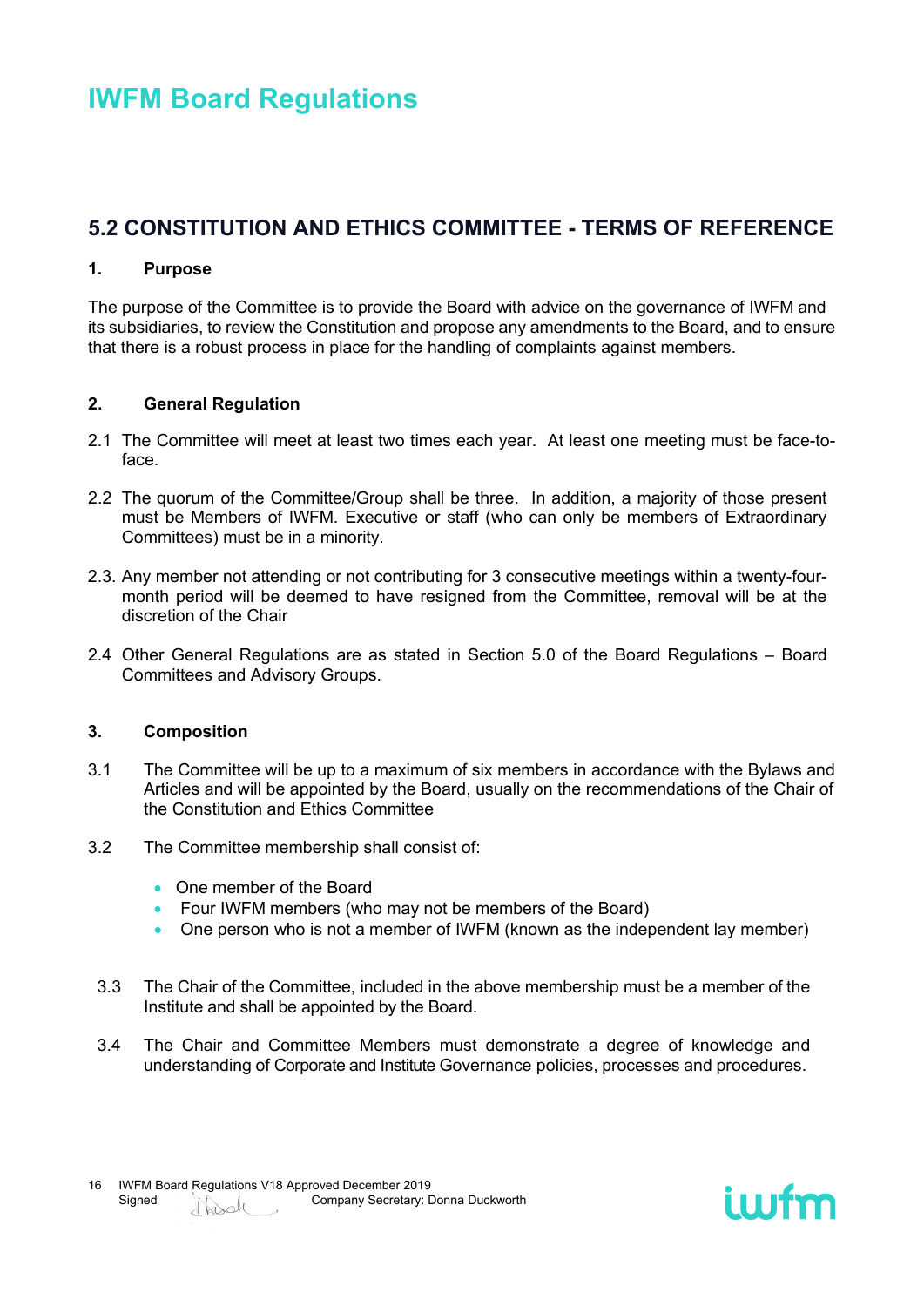#### **4. Functions**

4.1 To review as required, the constitution of IWFM, and those of any subsidiaries, Joint Ventures or Joint Ventures not entities (JANES\*), including agreements and relevant contracts, and advise the Board of any recommended changes.

\* A joint arrangement [JANE] does not have to be a separate entity, unlike a joint venture which must be an entity

- 4.2 To review as required the Membership discipline principles and practices and the IWFM Code of Professional Conduct, and to advise the Board on matters of professional ethics.
- 4.3 If a member appeals the decision of IWFM Assessors, as to the grade of membership awarded; a review that the processes & controls have been applied appropriately and fairly is to be undertaken [2nd Line of appeal].
- 4.4 To ensure that there is a robust and independent process in place for any matters needing a final appeal (within the governance of IWFM) and where earlier stages of the complaint have failed to resolve a matter to the satisfaction of the either or both parties, to be the Committee of final appeal. The Board may appoint additional Board members to the committee as necessary to hear any final appeal, but the Committee will decide the outcome.
- 4.5 Where the final appeal is regarding an assessment of membership for elevation to a higher grade, additional experts are to be recruited from other committees and expert pools to review the competence levels of the member against the professional standards, before a final decision is made.
- 4.6 To review as required, the Committee structure of IWFM and make recommendations to the Board.
- 4.7 To oversee the process and recommend to the Board, the recruitment, nomination, election procedures of both Non-Executive Directors and Co-Opted Non-Executive Directors.
- 4.8 To provide the Board with independent annual assurance that it is being governed in line with its constitution.
- 4.9 To deal with all matters referred to it by the Board or any constitutional or ethical issues raised by other Board Committees or Groups.

#### **5. Powers**

5.1 The Committee shall have the power to act as the Committee of final appeal on matters of professional ethics.

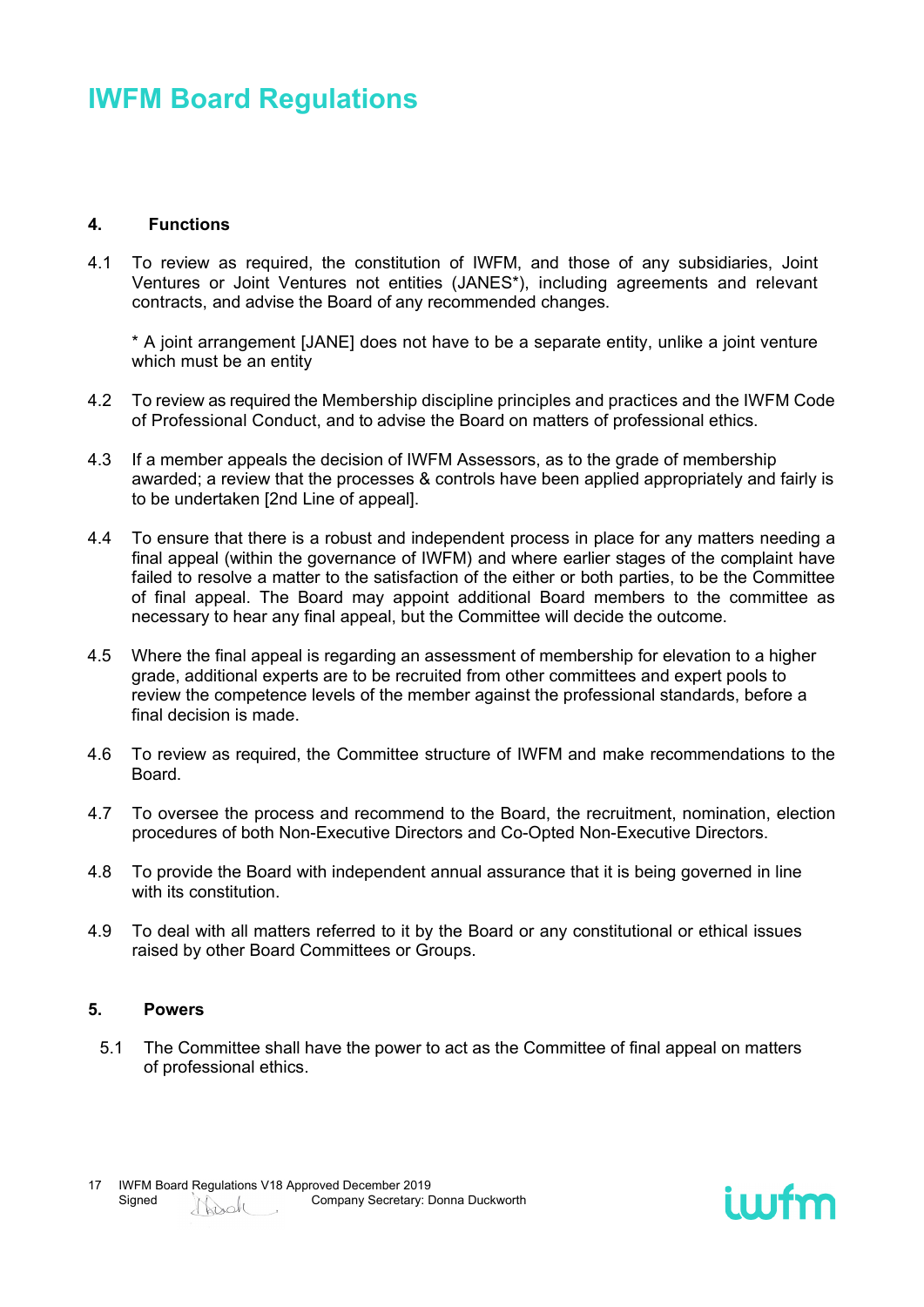5.2 The board also has the right to veto any decision and to rescind the delegation of any activity, or power, the group holds if necessary or prudent to do so. In all other matters the role of the Committee shall be advisory unless a specific delegation of power is made by the Board.

#### **6. Reporting**

- 6.1 The Committee is accountable to the Board and operates as a committee of it.
- 6.2 The Committee will report to the Board through update reports to each formal Board meeting; and provide an Annual Report. (See 6.5)
- 6.3 The minutes of the Committee meetings shall be submitted to the Board.
- 6.4 The Chair of the Committee shall draw to the attention of the Board, any issues that require disclosure to the full Board, or require executive action.
- 6.5 The annual report provides self-assessment to assure the Board that robust and independent processes are in place and the general assurance that the IWFM is governed in line with its Articles & Bylaws, along with any suggestions for improvements it feels necessary.

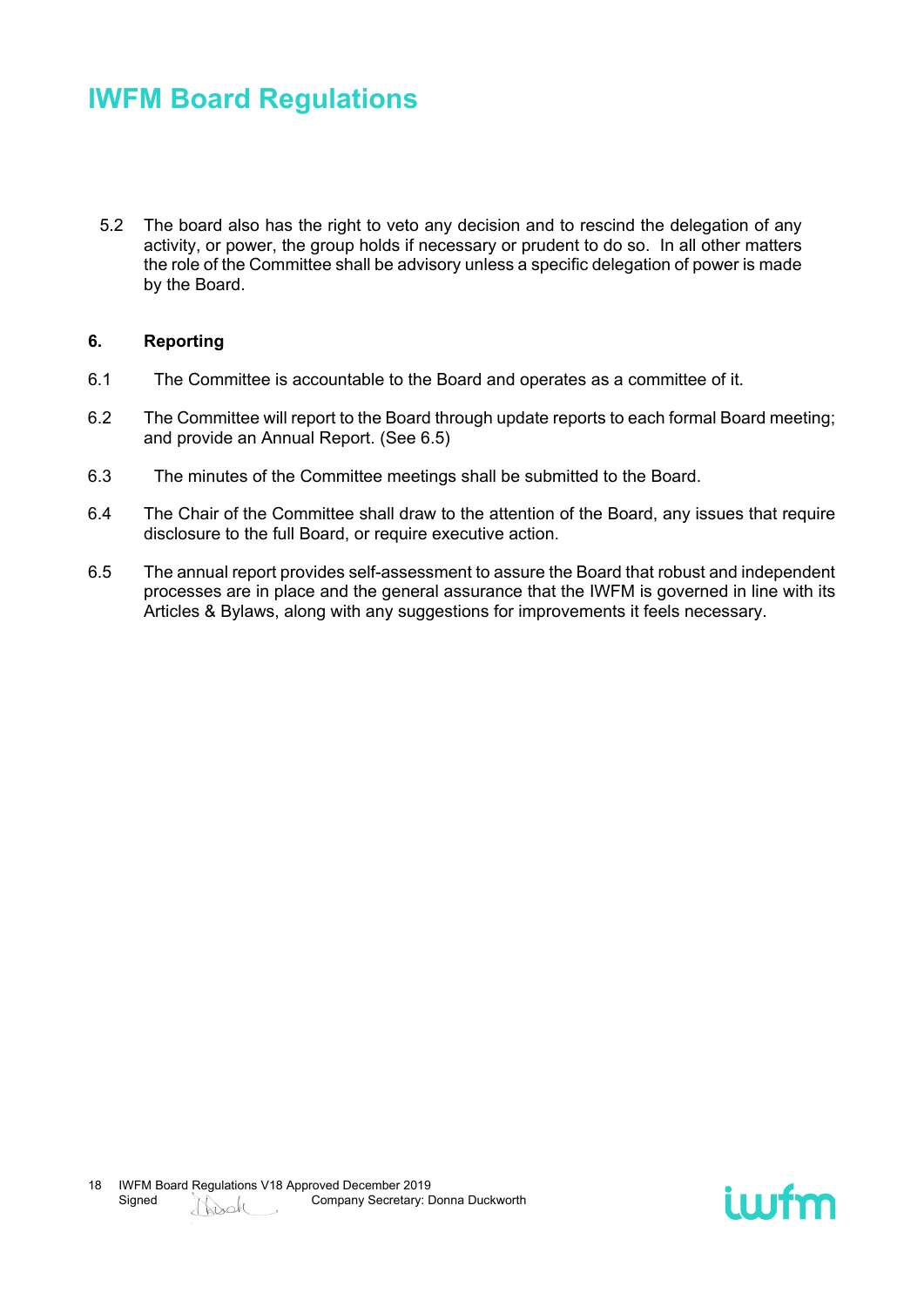### <span id="page-18-0"></span>**5.3 THE NOMINATIONS AND REMUNERATION COMMITTEE - TERMS OF REFERENCE**

#### **1 Purpose**

To provide a formal and transparent procedure for recruitment of the Institute's Chief Executive, developing policy on remuneration for the Executive directors (including the CEO,) ensuring that the performance of the Chief Executive is reviewed and fixing his/her remuneration package.

To oversee the Board recruitment and appointment process and to manage the process for Board Co-options, bringing proposals for approval by the Board.

#### **2 General Regulation**

- 2.1 The Committee will meet at least twice each year
- 2.2 The quorum of the Committee/Group shall be three. In addition, a majority of those present must be Members of IWFM. Executive or staff (who can only be members of Extraordinary Committees) must be in a minority
- 2.3 Any member not attending or not contributing for 3 consecutive meetings within a twentyfour-month period will be deemed to have resigned from the Committee, removal will be at the discretion of the Chair
- 2.4 Other General Regulations are as stated in Section 5.0 of the Board Regulations Board Committees and Advisory Groups.

#### **3 Composition**

- 3.1 The Committee shall have a maximum of six members appointed by the Board:
	- 3.1.1 The Chair of IWFM
	- 3.1.2 Three other members of IWFM [who may or may not be members of the IWFM Board]
	- 3.1.3 A person who is not a member of IWFM (known as the independent lay member)
	- 3.1.4 A person appointed for their skills and qualifications in HR and people management (who may or may not be a member of IWFM)
- 3.2 The Chair of the Committee shall be appointed by the Board from amongst the members of the Committee. The Chair of IWFM shall not be the Chair of the Committee.

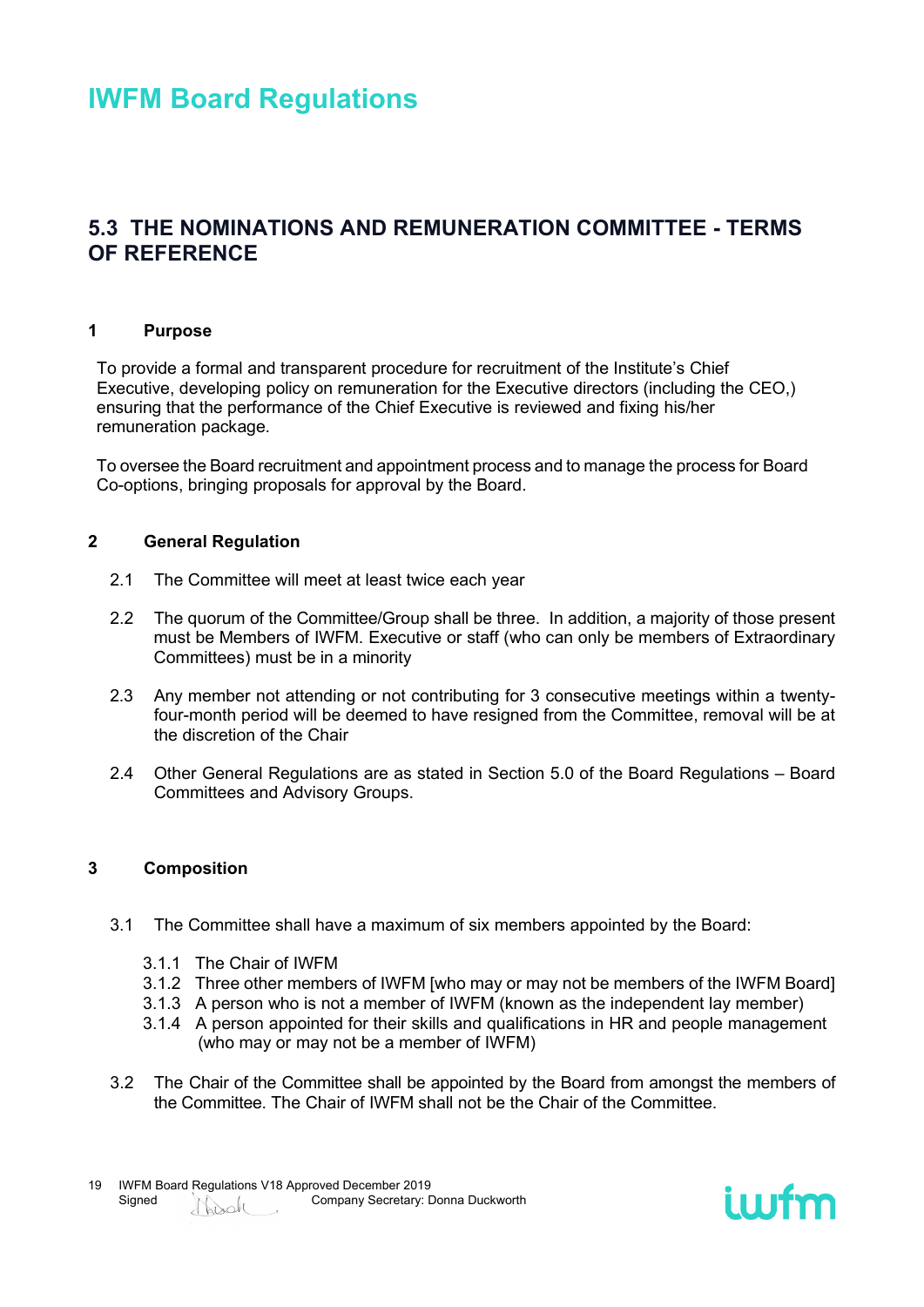3.3 The Chair and Committee Members must demonstrate a degree of knowledge and understanding of Corporate and Institute Governance policies, processes and procedures

#### **4. Functions**

The functions of the Committee are:

- 4.1 To make recommendations to the Board concerning the formulation of plans for the succession for the Chief Executive.
- 4.2 To propose, agree with the Board and review the policy, as required, for the remuneration of the Executive Directors. The objective of such policy shall be to ensure that the Executive directors have appropriate incentives to encourage enhanced performance and, in a fair and responsible manner, are rewarded for their individual contribution to the long-term success of the Institute.
- 4.3 Within the terms of the agreed policy, to determine the total remuneration package of the Chief Executive including pension, benefits bonuses and incentive payments and to approve the total annual payments made, with due regard to HR advice and appropriate benchmarking.
- 4.4 To review contractual benefits, staff policies and procedures and performance management systems for all IWFM staff and recommend their adoption to the Board.
- 4.6 To consider succession planning for Non-Exec Board Directors, Chair & Deputy Chair of the Board and the President, as required, including the skills required on the Board.
- 4.7 To identify, through working with the Board, any gaps in the skills of the Board as a group and to lead an open and transparent process to identify possible candidates for co-option to the Board, making recommendations for appointment.

#### **5. Powers**

- 5.1 The Committee shall have the power to recommend the total remuneration package of the Chief Executive within the terms of the agreed policy. In all other matters the role of the Committee shall be advisory unless a specific delegation of power is made by the Board.
- 5.2 The board also has the right to veto any decision and to rescind the delegation of any activity, or power, the group holds if necessary or prudent to do so.

In all other matters the role of the Committee shall be advisory unless a specific delegation of power is made by the Board.

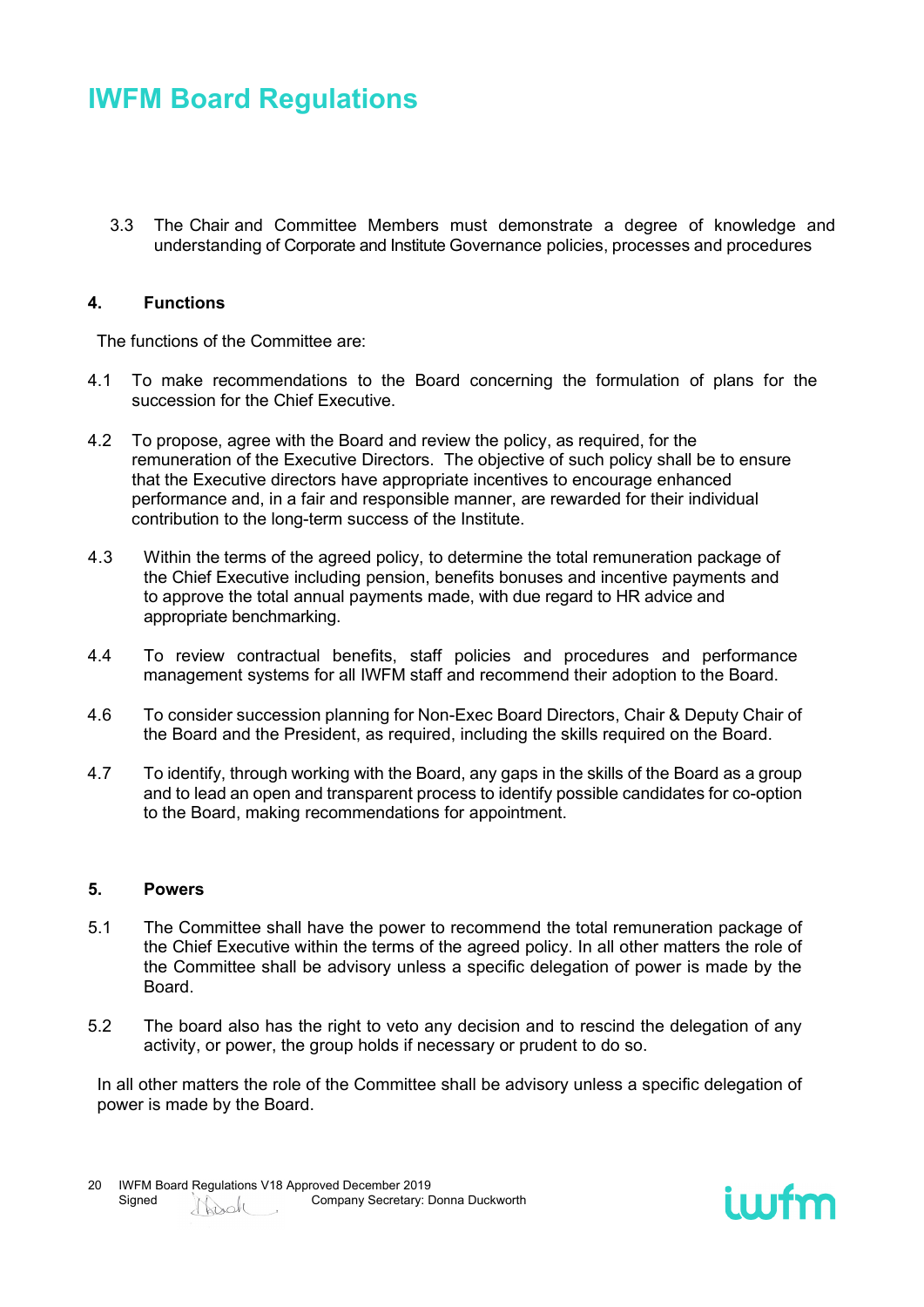#### **6. Reporting**

The Committee is accountable to the Board and operates as a committee of it.

- 6.1 The Committee will report to the Board through update reports to each formal Board meeting; and provide an Annual Report. (See 6.4).
- 6.2 The minutes of the Committee meetings shall be submitted to the Board.
- 6.3 The Chair of the Committee shall draw to the attention of the Board, any issues that require disclosure to the full Board, or require executive action.
- 6.4 The annual report provides self-assessment to assure the Board that, if undertaken, that a robust and independent process was carried out in determining the renumeration package of the Chief Executive or other Executive Directors. It will also provide assurance that reviews have been undertaken as required around the staff contractual benefits and Non-Executive Director Skills & Gaps.

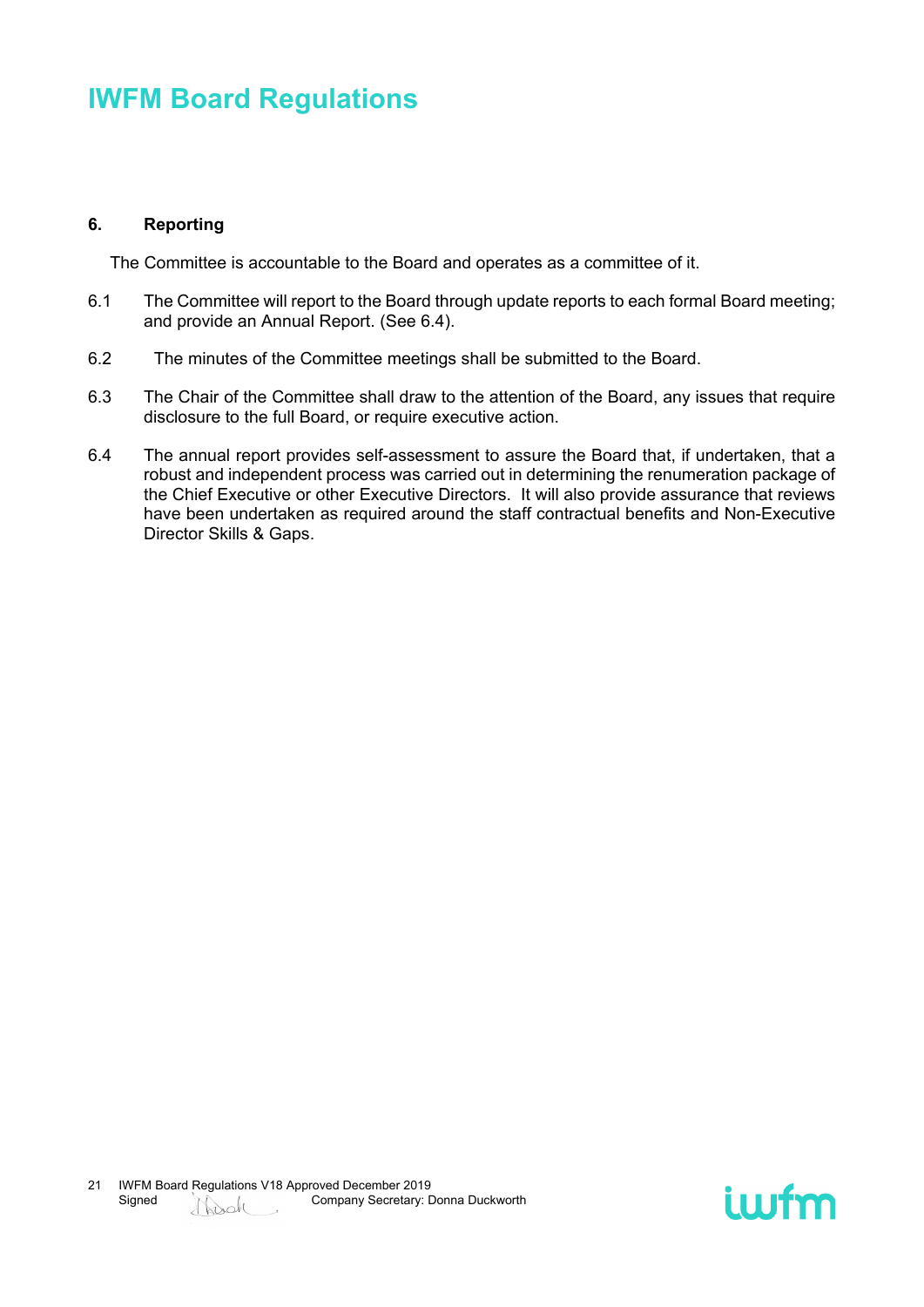### <span id="page-21-0"></span>**5.4 EXTRAORDINARY COMMITTEES/GROUPS – TERMS OF REFERENCE**

#### **1. Purpose**

- 1.1 The purpose of an Extraordinary Committee/Group is to seek resolutions to issues highlighted by the Board that require urgent attention.
- 1.2 These issues may relate to a threat to the Institute or be of such nature that they could potentially bring the IWFM into disrepute.

#### **2. General Regulation**

- 2.1 An Extraordinary Committee/Group has a right to meet with external advisers as is deemed necessary, without any IWFM officer present.
- 2.2 Any member of an Extraordinary Committee / Groups may call urgent meetings of the Extraordinary Committee. Due to the nature of the issues involved, it is expected that these meetings may be convened at very short notice, and that these meetings may well take place virtually.
- 2.3 Extraordinary Committees / Groups must be drawn up with a date or event at which their continued existence will be reviewed, though the Board may dissolve an Extraordinary Committee / Group or change its terms of reference at any time
- 2.4 Other General Regulations are as stated in Section 5.0 of the Board Regulations Board Committees and Advisory Groups.

#### **3. Composition**

- 3.1 An Extraordinary Committee / Group will usually consist of three Board members (2 Non-Executive Directors and 1 Executive Director), although this composition may change dependent upon the issue under investigation. The Committee Chair will be appointed by the Board.
- 3.2 The Company Secretary or his/her nominee will be the secretary to the Extraordinary Committee / Group
- 3.3 The purpose and membership of any Extraordinary Committee/Group will be reviewed at least annually by the Board.

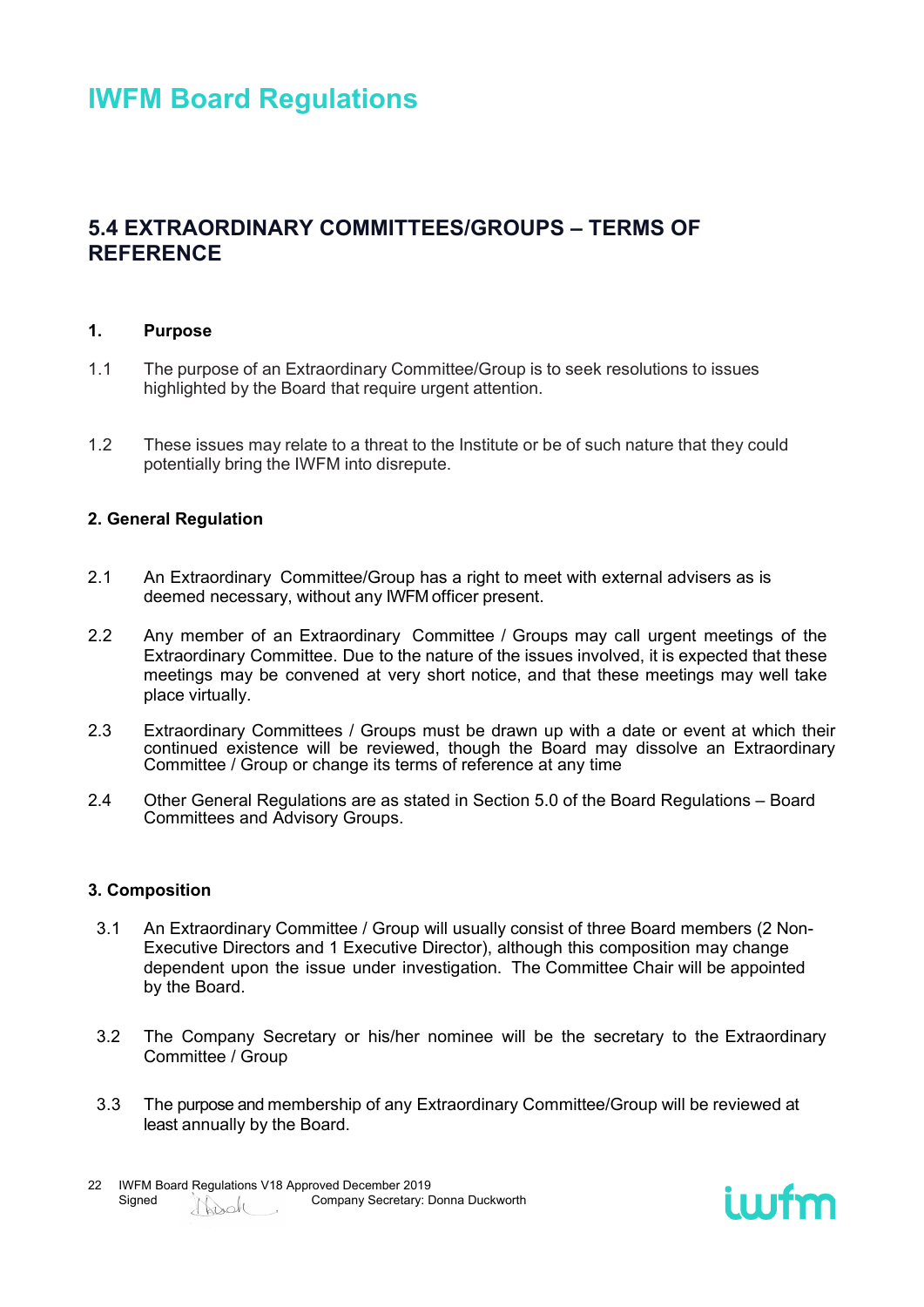3.4 Any other Board member may be called upon, to provide expertise or assistance to the Committee / Group, for any specific issue if it is deemed to be of use based on the item under investigation.

#### **4. Functions**

4.1 The functions will be defined by the Board as required depending on the issue / investigation

#### **5 Powers**

The powers, if any, will be defined by the Board at the point of the creation of the group

#### **6 Reporting**

- 6.1 An Extraordinary Committee/Group is accountable to the Board and operates as a committee of it.
- 6.2 An Extraordinary Committee/Group will report to the Board through update reports to each formal meeting.
- 6.3 The minutes of Extraordinary Committee/Group meetings shall be submitted to the Board.
- 6.4 The Chair of an Extraordinary Committee/Group shall draw to the attention of the Board, any issues that require disclosure to the full Board, or require executive action.

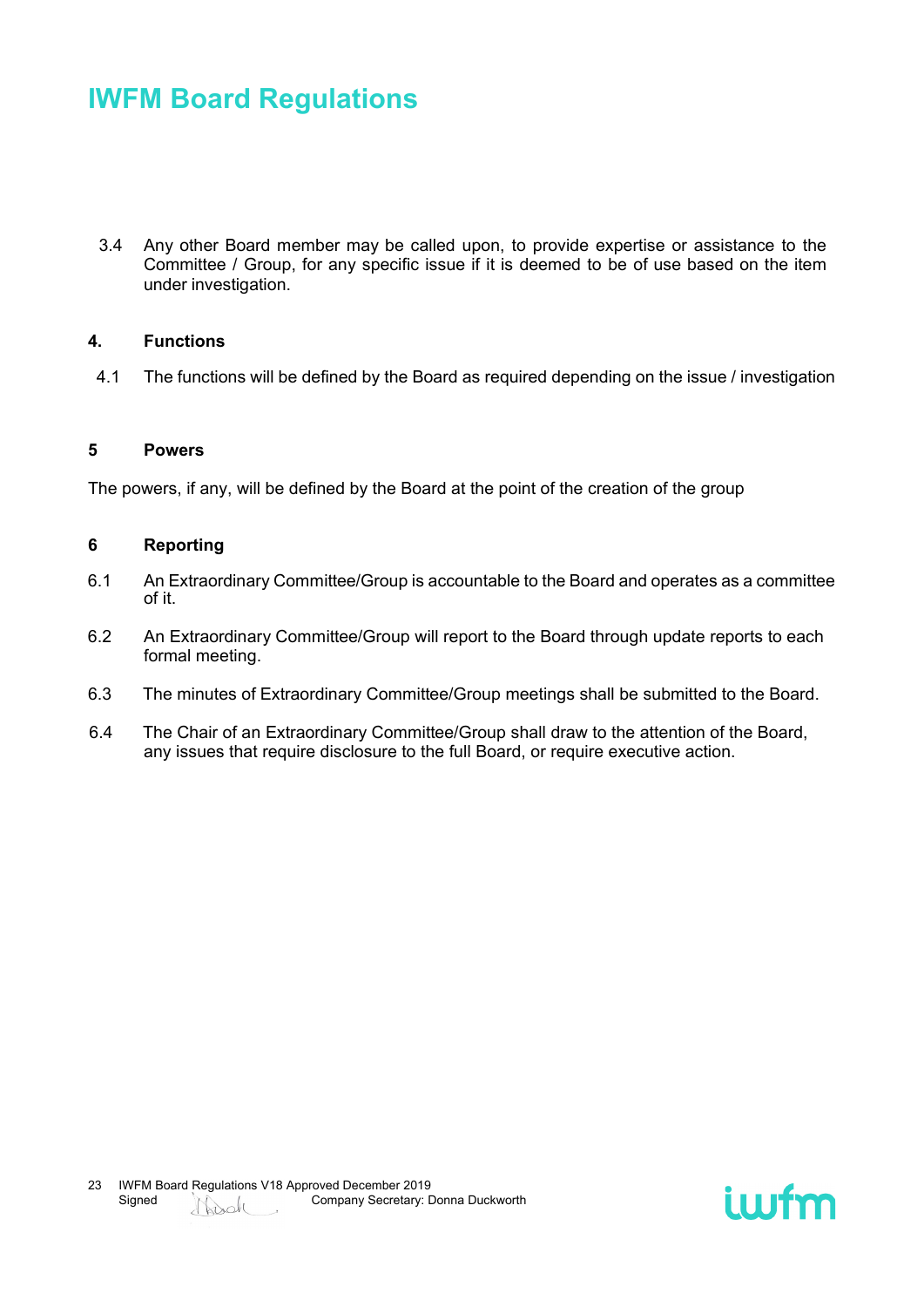### <span id="page-23-0"></span>**6 AWARDING ORGANISATION COMMITTEE – TERMS OF REFERENCE**

#### **1. Purpose**

The IWFM Board has the ultimate responsibility as the custodians of the professional standards of IWFM's qualifications as outlined in the Articles of Association. The purpose of the Awarding Organisation Committee is to provide the IWFM Board with assurance and independent judgement that the Awarding Organisation remains compliant with the general conditions/principles of regulation as stipulated by the Regulators and to add value and guide the Awarding Organisation Directorate / Management in achieving its remit within the IWFM Strategy and Business Plan.

#### **2. General Regulation**

- 2.1 The Awarding Organisation Committee will normally meet twice a year, with additional meetings as necessary.
- 2.2 The quorum of the Committee/Group shall be three. In addition, a majority of those present must be appointed members of the committee. Executive or staff (who can only be members of Extraordinary Committees) must be in a minority.
- 2.3 The Chair will, in consultation with the Head of Professional Development or other nominated IWFM member of staff, nominate a member or members of the IWFM Awarding Organisation staff to provide managerial/administrative support and to facilitate communication between the Committee and IWFM.

#### **3. Composition**

- 3.1 The committee consists of a Chair, and between 4 and 6 further members appointed by the Board for their academic and professional expertise in the regulation of an Awarding Organisation. Members of the Awarding Committee will be drawn from appropriate academic or professional association backgrounds and will also have relevant knowledge/experience of the regulators.
- 3.2 The Chair of the Awarding Committee is appointed by the IWFM Board. The proposed Chair of the Awarding Committee will be put forward by a panel comprising a member of the IWFM Executive and the existing AO committee volunteers. The Awarding Committee Chair will be an external specialist conversant with the regulators
- 3.3 In addition, the Head of the Awarding Organisation / or equivalent, has the right of attendance.
- 3.4 A member of the Committee/Group shall cease to be such if s/he fails to attend three consecutive meetings of the Committee/Group without the prior consent of the Chair of that Committee/Group

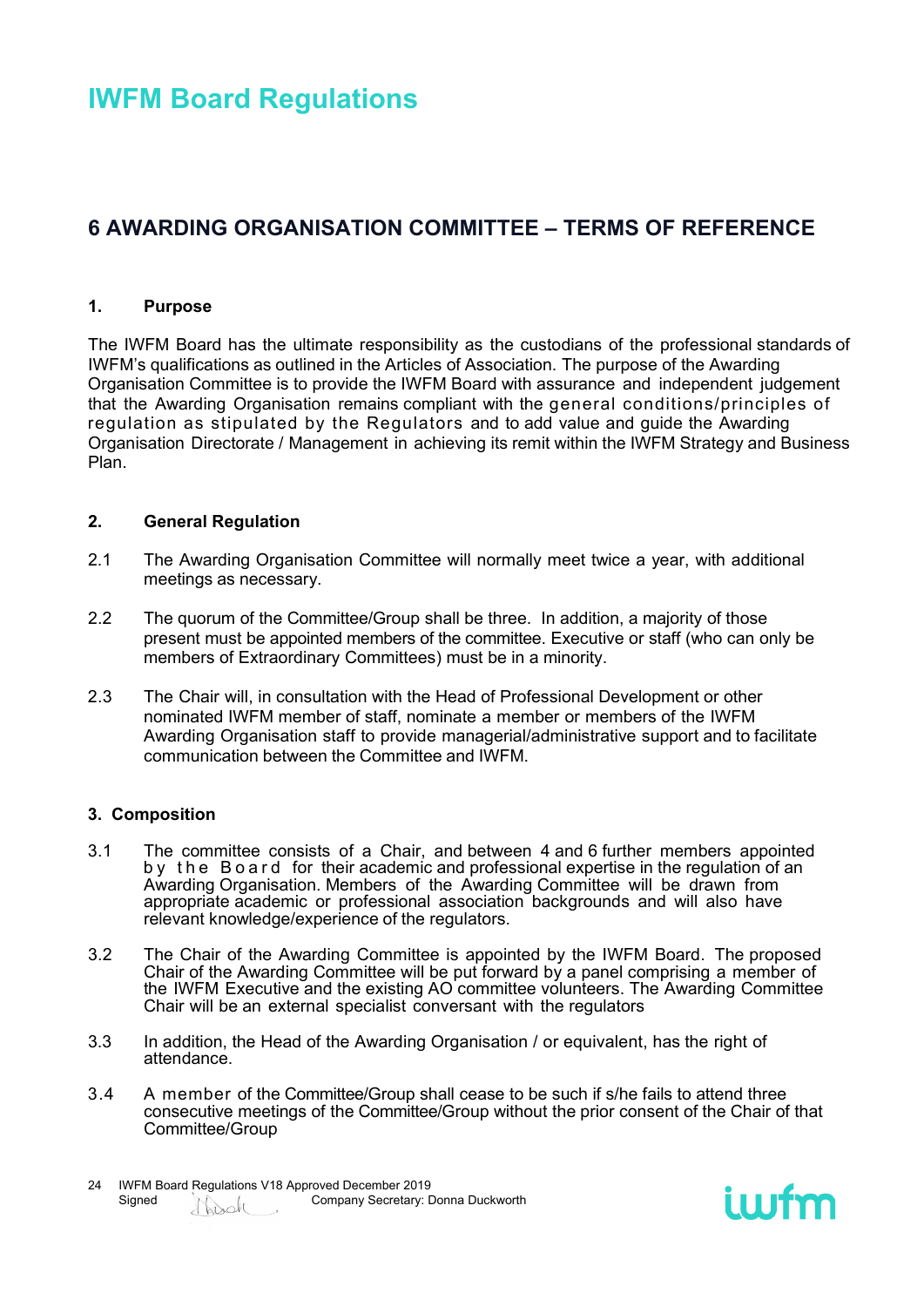#### **4. Functions**

The roles and responsibilities of the Awarding Organisation Committee are the following:

- 4.1 Monitor and evaluate the Awarding Organisation's policies and processes
- 4.2 Review the Awarding Organisation Qualification report
- 4.3 Review the Awarding Organisation Self-Evaluation report and Statement of Compliance, which will be provided to the committee in advance once completed.
- 4.4 Prepare a bi-annual report to the IWFM Board, including any recommendations regarding the Awarding Organisation's ability to maintain its compliance with the General Conditions of Recognition.

#### **5. Powers**

5.1 In all matters the role of the Committee shall be advisory unless a specific delegation of power is made by the Board.

#### **6. Reporting**

- 6.1 The Board will receive a bi-annual report of the IWFM Awarding Organisation Committee activities by the Chair.
- 6.2 The IWFM Board has the right to request any report on the standards of qualification, statistical performance indicators and reports on individual performance they may require in execution of their duties. In order to facilitate this, the Board will ensure that the IWFM Awarding Organisation is a standing agenda item in its meetings.

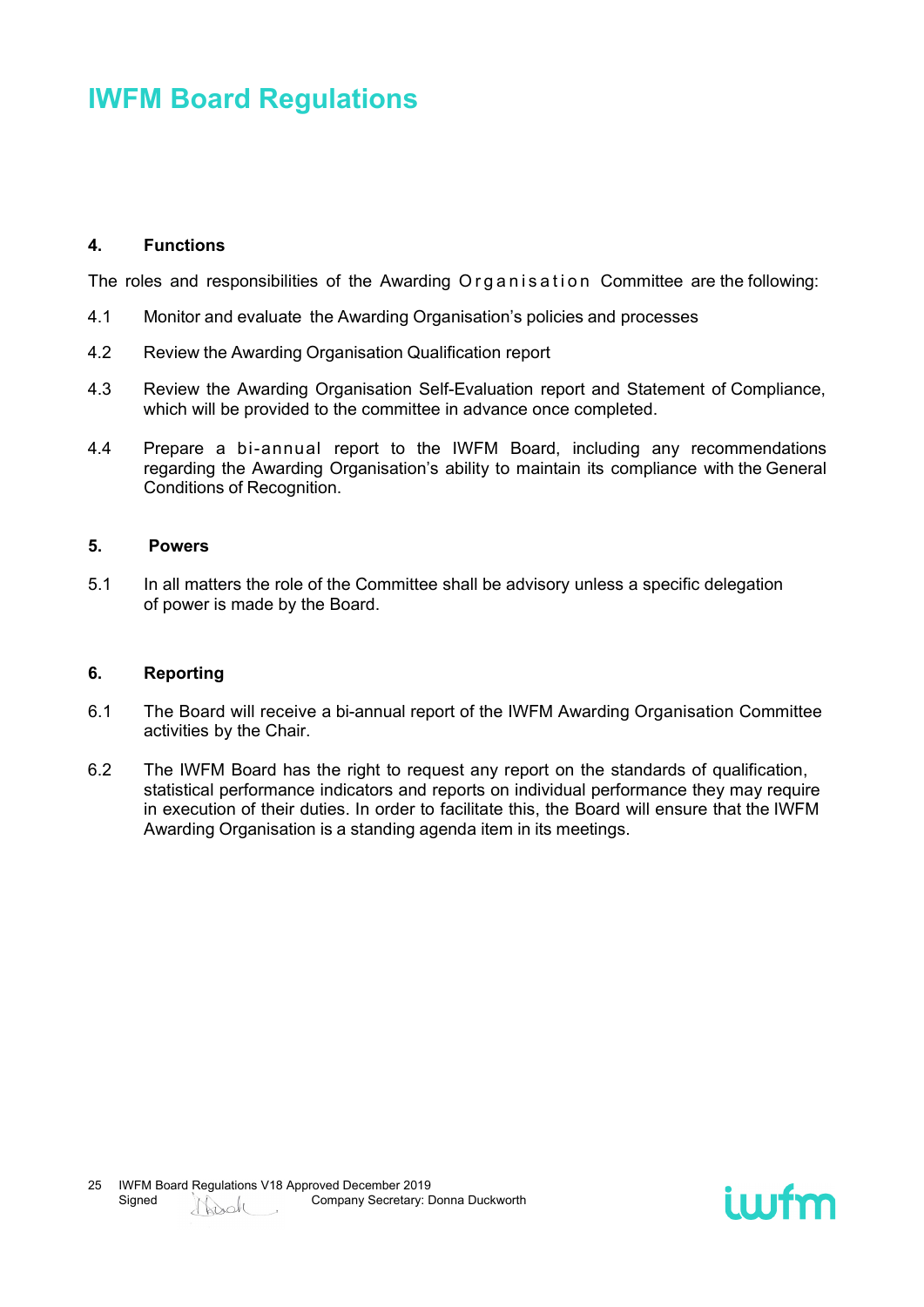### <span id="page-25-0"></span>**7 MEMBER APPLICATIONS**

#### **Membership Assessment Drivers**

Entry evidence for membership should be demonstrated by a combination of education (knowledge) attainment, experiential length in years and level of experience - broadly, this is defined as competence. Competence may be achieved through formal study or through work experience and requirements for membership grades reflects this - see table below.

The principles behind the assessment process are:

- Objectivity
- Transparency
- Parity
- Fairness and inclusivity
- Integrity
- Professional

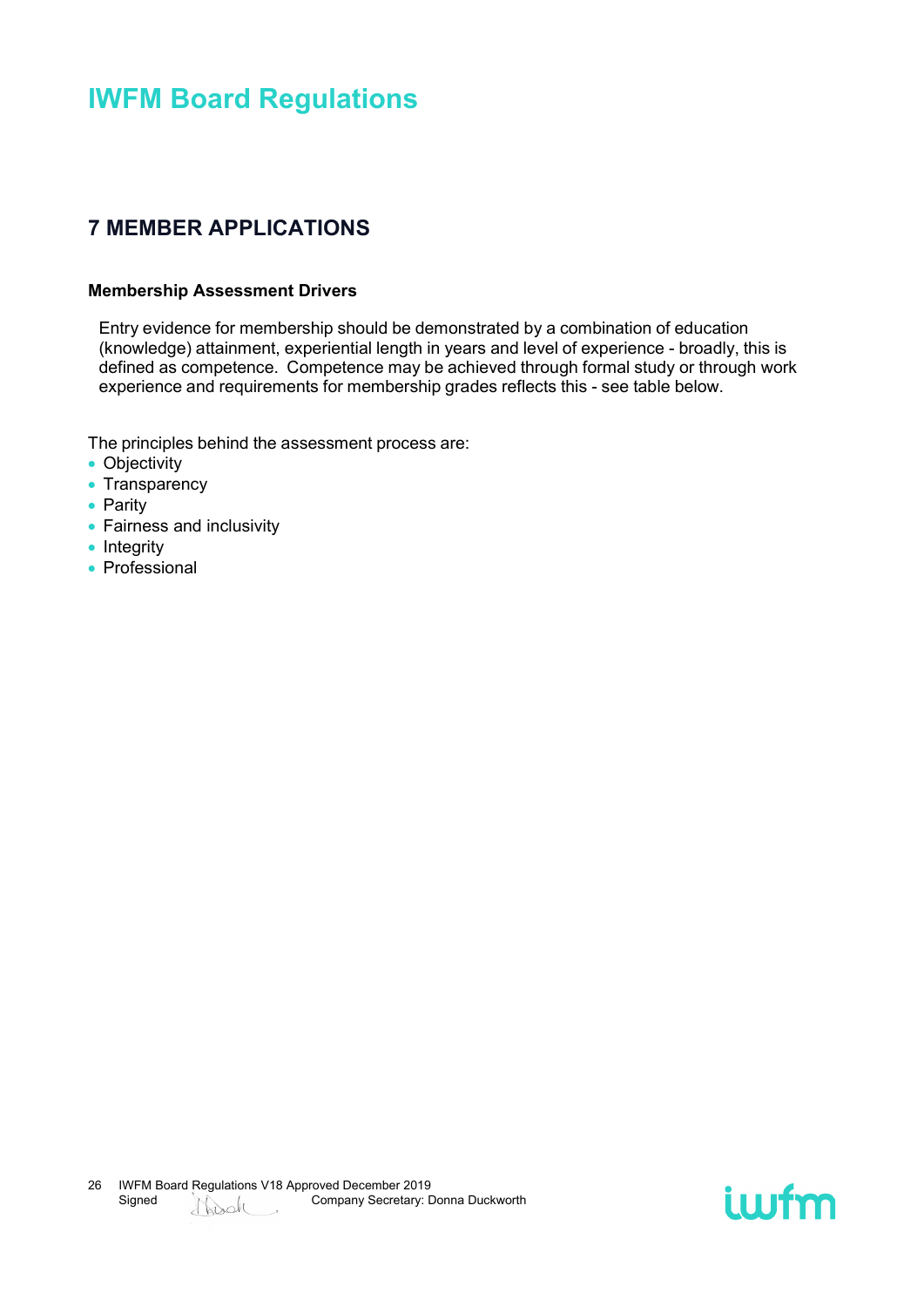|                                                         | Grade            | <b>Post Nominal Letters</b> |      | <b>Entry Routes</b>                                                                                                                          | <b>Experience Requirements</b> |                                                |                   | <b>Entry Requirements</b>                                      | 2019                       | 2019                                                                           |
|---------------------------------------------------------|------------------|-----------------------------|------|----------------------------------------------------------------------------------------------------------------------------------------------|--------------------------------|------------------------------------------------|-------------------|----------------------------------------------------------------|----------------------------|--------------------------------------------------------------------------------|
|                                                         |                  |                             |      | <b>Requirements</b>                                                                                                                          | <b>Years of FM Experience</b>  | <b>Including Years in</b><br><b>Management</b> | <b>Mgmt Level</b> | (fees and application/upgrade form<br>required for all routes) | <b>Subscription</b><br>Fee | <b>Assessment</b><br>Fee                                                       |
|                                                         |                  |                             |      |                                                                                                                                              |                                |                                                |                   |                                                                |                            |                                                                                |
| n<br>Φ<br>Š<br>۰<br>๔<br>ntry<br>ш<br>ىپ<br>U<br>٥<br>► | <b>Fellow</b>    | <b>FIWFM</b>                |      | Direct Route to Fellow                                                                                                                       | N/A                            | N/A                                            | Strategic         | <b>FIWFM Application Form</b>                                  | £269                       | £300.00                                                                        |
|                                                         |                  |                             |      |                                                                                                                                              |                                |                                                |                   |                                                                |                            |                                                                                |
|                                                         | <b>Certified</b> | <b>CIWFM</b>                | a)   | <b>IWFM Qualified Route. IWFM</b><br>Diploma (at Level 6 or above)                                                                           | 3                              | $\overline{2}$                                 | Senior            | CV Only                                                        | £255                       | N/A                                                                            |
|                                                         |                  |                             |      | Qualified (Non IWFM) Route. FM<br>or FM related qualification at level<br>6 or above OR Chartered status of<br>a relevant professional body. | 3                              | $\overline{2}$                                 | Senior            | CV, JD, Declaration and Qualification<br>Certificate           | £255                       | £89                                                                            |
|                                                         |                  |                             |      |                                                                                                                                              |                                |                                                |                   |                                                                |                            |                                                                                |
|                                                         | <b>Member</b>    | <b>MIWFM</b>                | l al | <b>Qualified Route:</b><br>IWFM Diploma (at Level 4 or<br>above)<br><b>OR</b><br>An FM or FM related qualification<br>at level 4 or above.   | $\overline{2}$                 | $\overline{2}$                                 | Middle            | CV, JD, Declaration and Qualification<br>Certificate           | £205                       | N/A for IWFM<br>Qualification.<br>£89 for non-<br><b>IWFM</b><br>Qualification |
|                                                         |                  |                             | b)   | <b>Experiential route</b>                                                                                                                    | 5                              | 3                                              | Middle            | CV, JD, Declaration                                            | £205                       | £89                                                                            |
| $\sim$<br>۵                                             |                  |                             |      |                                                                                                                                              |                                |                                                |                   |                                                                |                            |                                                                                |
|                                                         | <b>Associate</b> |                             | a)   | <b>Experiential route</b>                                                                                                                    | $\mathfrak{p}$                 | N/A                                            | N/A               | CV and Declaration                                             | £185                       | £45                                                                            |
|                                                         |                  | <b>AIWFM</b>                |      | Qualified Route. FM or FM related<br>qualification at Level 2 or above                                                                       |                                | N/A                                            | N/A               | CV, Declaration and Qualification<br>Certificate               | £185                       | £45                                                                            |
|                                                         |                  |                             |      |                                                                                                                                              |                                |                                                |                   |                                                                |                            |                                                                                |
|                                                         | <b>Affiliate</b> | <b>N/A</b>                  |      | Open to all with an interest in Workplace and FM                                                                                             |                                |                                                |                   |                                                                |                            | N/A                                                                            |

27 SIMPH Board Regulations V18 Approved December 2019 Signed Signed Signed Signed Signed Signed Signed Signed Company Secretary: Donna Duckworth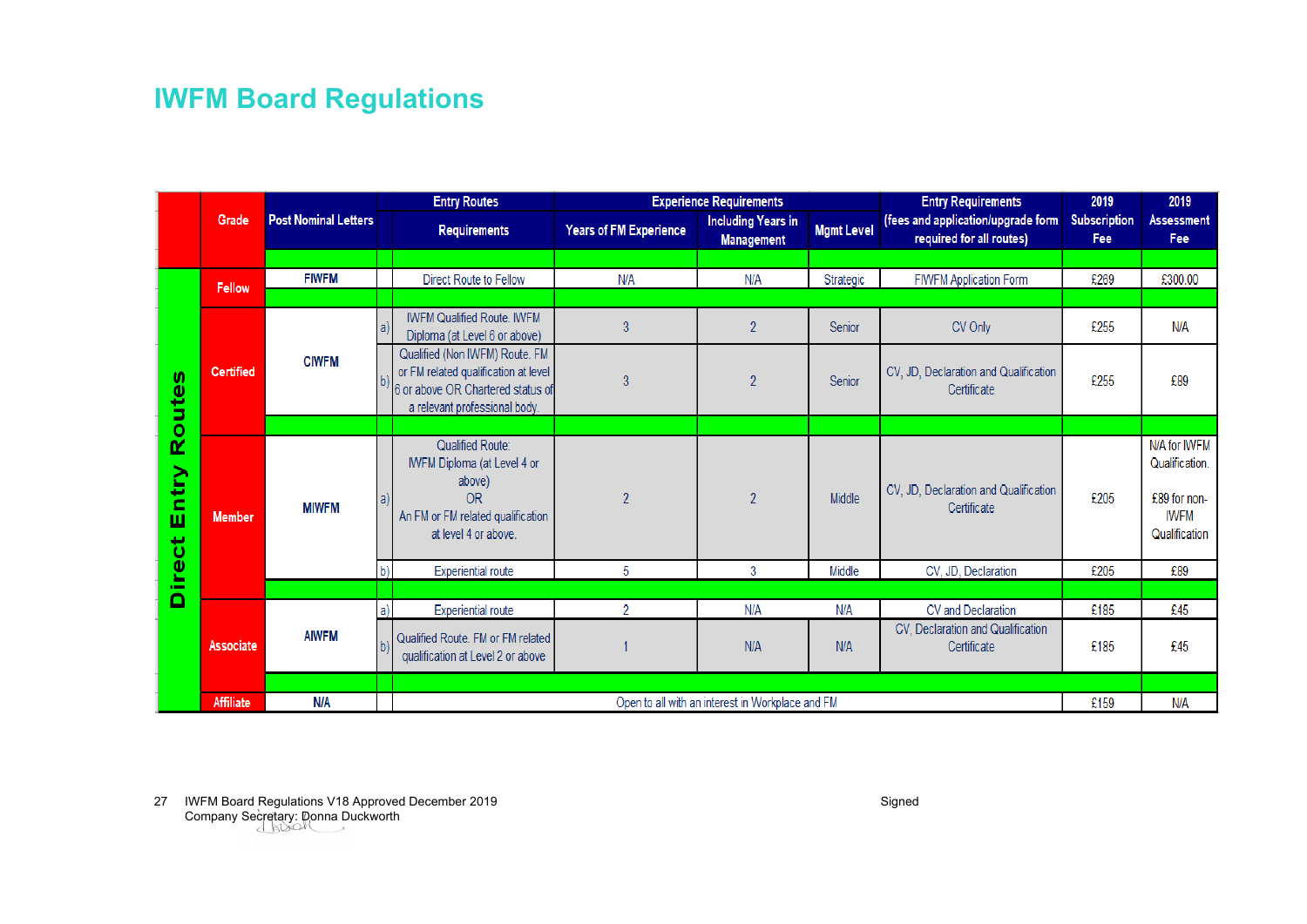### <span id="page-27-0"></span>**8 CODE OF PROFESSIONAL CONDUCT**

The code of professional conduct sets out the elements of professional standards and ethical considerations, which the Institute requires from members and shall be binding on all members of the Institute.

#### **Members shall**

- 1. Conduct themselves at all times in a manner befitting a profession of facilities management and in no circumstances engage in any act or behavior that could bring IWFM or the Workplace and FM profession into disrepute.
- 2. Conduct themselves ethically and with values consistent with those of the IWFM
- 3. At all times act honestly in their professional dealings with employers customers and clients.
- 4. Keep abreast of current practice, knowledge and techniques and act competently and diligently in their professional dealings.
- 5. Be expected to maintain a level of Continuing Professional Development [CPD]
- 6. Promote and protect the interests of the Institute, including encouraging suitable candidates to apply for membership of IWFM.
- 7. Have due regard to the effects of their work on the ecology and environment.
- 8. Safeguard all confidential, commercially sensitive and all data acquired as a result of their professional dealings and not use it for personal advantage or the benefit or detriment of third parties.

#### **Members shall not**

- 9. Hold themselves out as being in a category of membership to which they are not entitled or as having IWFM endorsement or support unless this has been obtained, in writing, from IWFM.
- 10. Use any unfair or unprofessional practice to injure the business, reputation or interest of any other member of IWFM or its staff members.

Knowingly cause or permit any other member of IWFM to be in substantial breach of this code.